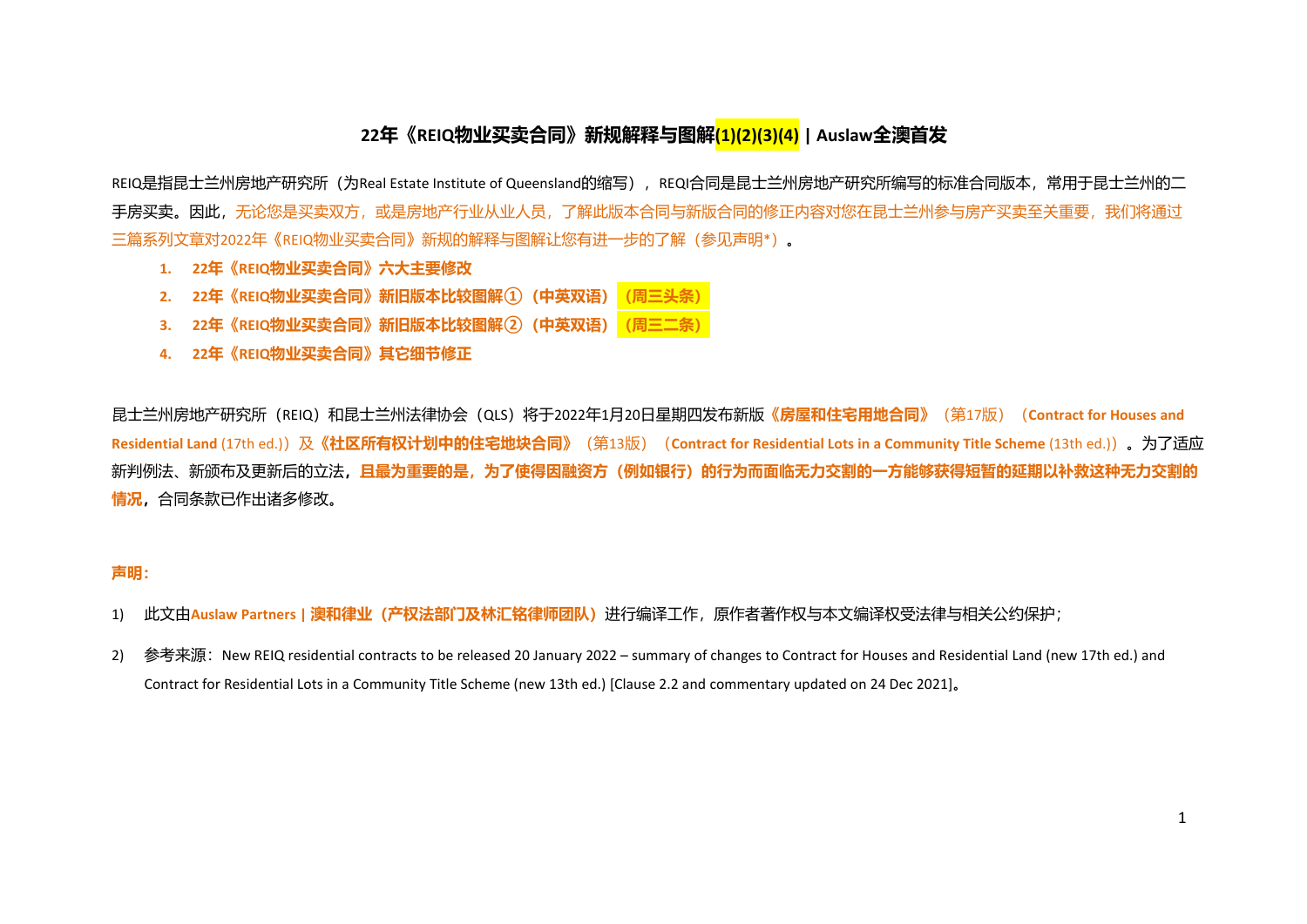# **1. 22年《REIQ物业买卖合同》六大主要修改**

- **a) 交割日期延期(Settlement Date Extension):**
	- a. 立即告知客户(包括签署合同前及在冷静期内)任一方均可单方面将交割日期延后至多 5 个工作日, 并提醒客户考虑延后交割日期的可能性, 尤 其是在于指定交割日期进行交割对他们的计划(例如同期交割——尤其是在无相应延期权的情况下、资金的后续使用等)至关重要的情况下; immediately advising clients (including pre-signing and during cooling-off) that either party may unilaterally extend the Settlement Date by up to 5 Business Days, and a warning to take the possibility of an extension of the Settlement Date into account particularly if settlement on the nominated Settlement Date is critical to their plans (e.g. contemporaneous settlements – especially if no corresponding extension right, subsequent use of funds, etc); 在问卷调查及授权书(the Questionnaire and Authority)中添加交割日期是否对于客户的计划至关重要这一问题;
	- b. 根据新条款行使单方面延后交割日期的权利须发出的新信函;及
	- c. 考虑于交割日期行使延后交割日期的权利的清单提示。
- **b) 以直接汇款方式支付定金(Deposit payment by Direct Deposit):**
	- a. 在致客户的信函中说明以电子转账方式支付定金的相关要求,即若:
		- i. 定金已于到期日当日或之前支付至定金持有人的账户;
		- ii. 已向定金持有人提供已付款的书面证据;且
		- iii. 未采取任何行动延迟付款;

则视为买方已于到期日支付定金;

- b. 提醒检查定金支付情况及书面证据;及
- c. 告知卖方的权利取决于:
	- i. 定金何时支付;
	- ii. 书面证据何时提供;及
	- iii. 合同项下的通知何时发出。
- **c) 烟雾报警器条款(Smoke Alarm Clause):**应告知客户的信息包括: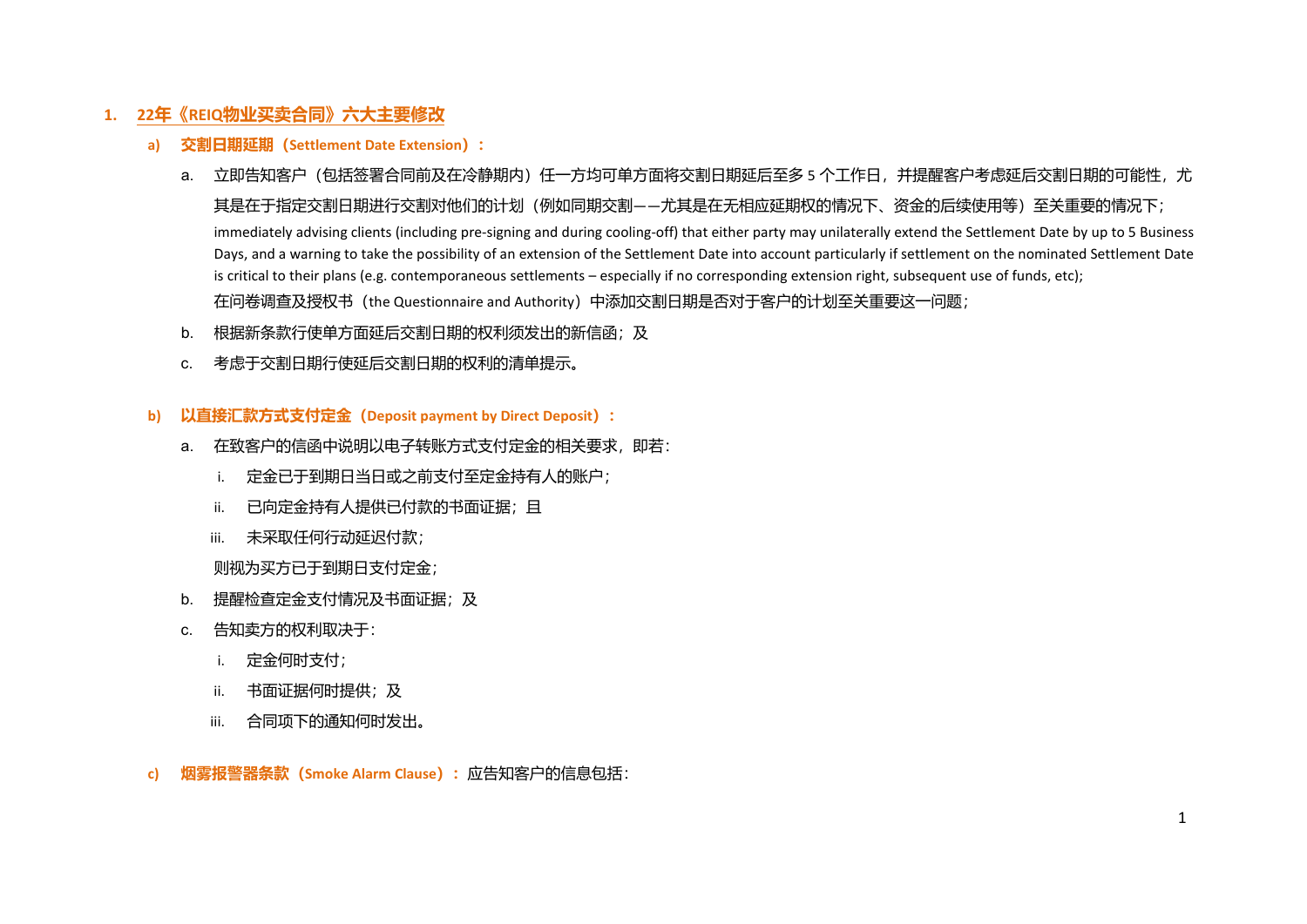- a. 如未安装符合要求的烟雾报警器,可能须于交割之时对购买价款作出 0.15%的调整;及 potential 0.15% adjustment at settlement if compliant smoke alarms not installed; and
- b. 买方需安排在交割日期之前检查烟雾报警器,以核实卖方是否已遵守相关义务。

## **d) 泳池合规证书(Pool Compliance Certificate):**

- a. 询问买方是否已在签订合同之前收到无泳池安全证书通知,并提醒买方核查是否与卖方在合同项下作出的揭露相符;
- b. 提醒从业人员确定须于交割之时提供的相关证书或豁免证明;及
- c. **告知买方在卖方未于交割之时提供相关证书或豁免证明以及未于签订合同之前提供无泳池安全证书通知的情况下享有的终止权利**。advice regarding Buyer's right to terminate should the relevant Certificate or exemption not be provided at settlement and no Notice of No Pool Safety Certificate was provided before entering into the Contract.

## **e) 卖方保证(Seller's Warranties):**应告知客户卖方保证包括:

a. 概无对地产构成影响的述因通知或执行通知;

there is no show cause or enforcement notice affecting the property;

- b. 卖方未收到来自任何当局的可能导致发出述因通知或执行通知或与地产相关的执行工作通知的任何通讯;
- c. the seller has not received any communication from an authority that may lead to the issue of a show cause or enforcement notice or a notice to do work on the property;
- d. 概无可能导致下达对地产构成影响的法院命令或执行令状的任何现时或潜在申索或诉讼;及

there are no current or threatened claims or proceedings which may lead to a Court order or writ of execution affecting the property; and

- e. 概无对地产构成影响的任何尚未完结的法院命令或执行令状, there is no unsatisfied Court order or writ of execution affecting the property, **包括告知买方在卖方违反该等保证的情况下享有的终止权利。**
- **f) 土地上的服务设施(Services on the land):告知买方在以下情况下享有的终止权利:**
	- a. 存在为土地服务但经过其他土地,且不受任何登记地役权、建筑管理声明或法定授权保护的服务设施,并且卖方未揭露该等服务设施不受保护这 一事实;或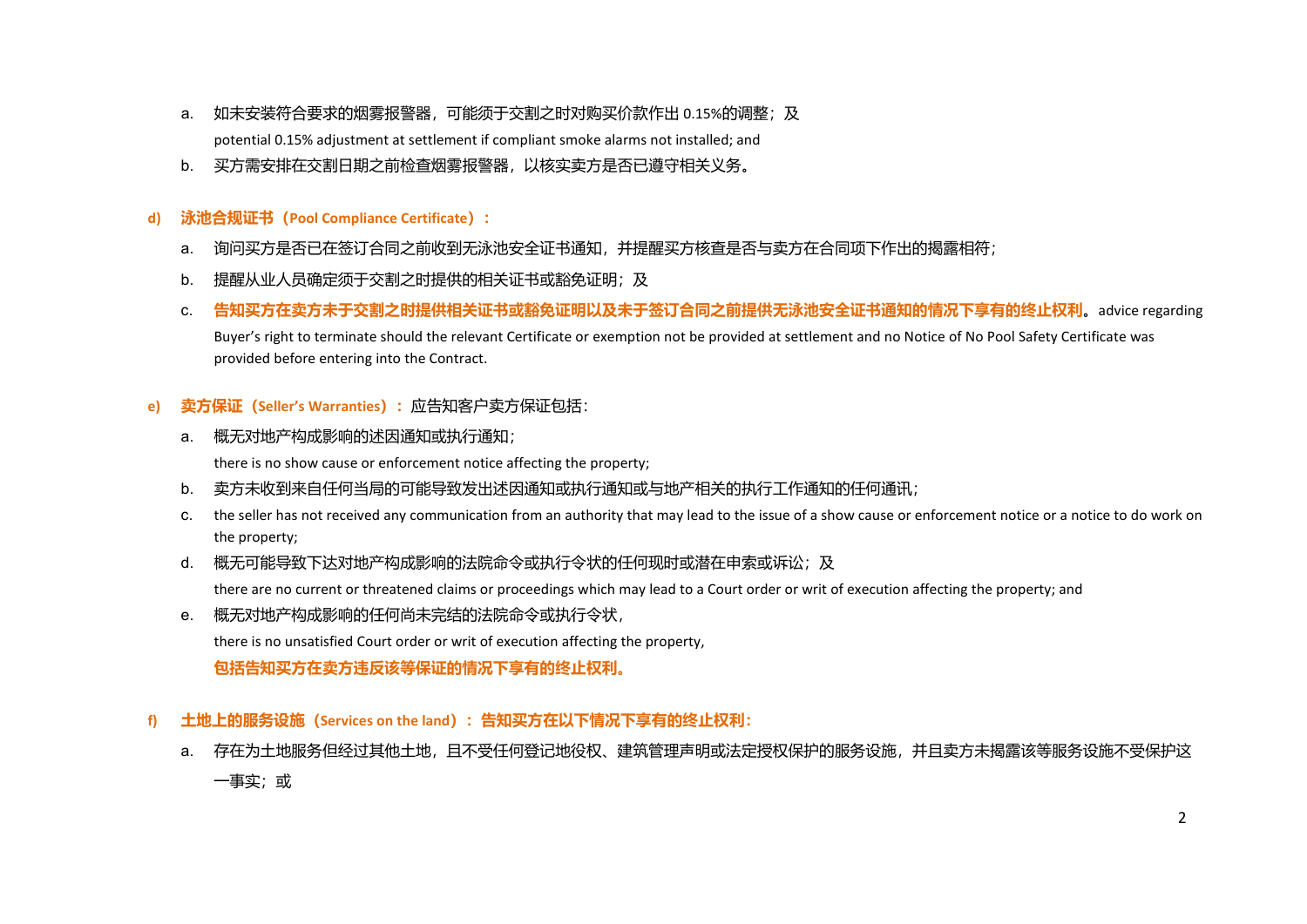services to the land which pass through other land are not protected by a registered easement, building management statement or by statutory authority and the fact the services are not protected has not been disclosed; or

# b. 存在不为土地服务但经过土地,且不受合同中向买方揭露的任何产权负担保护的服务设施。

services that pass through the land which do not service the land and are not protected by any encumbrance disclosed to the Buyer in the Contract.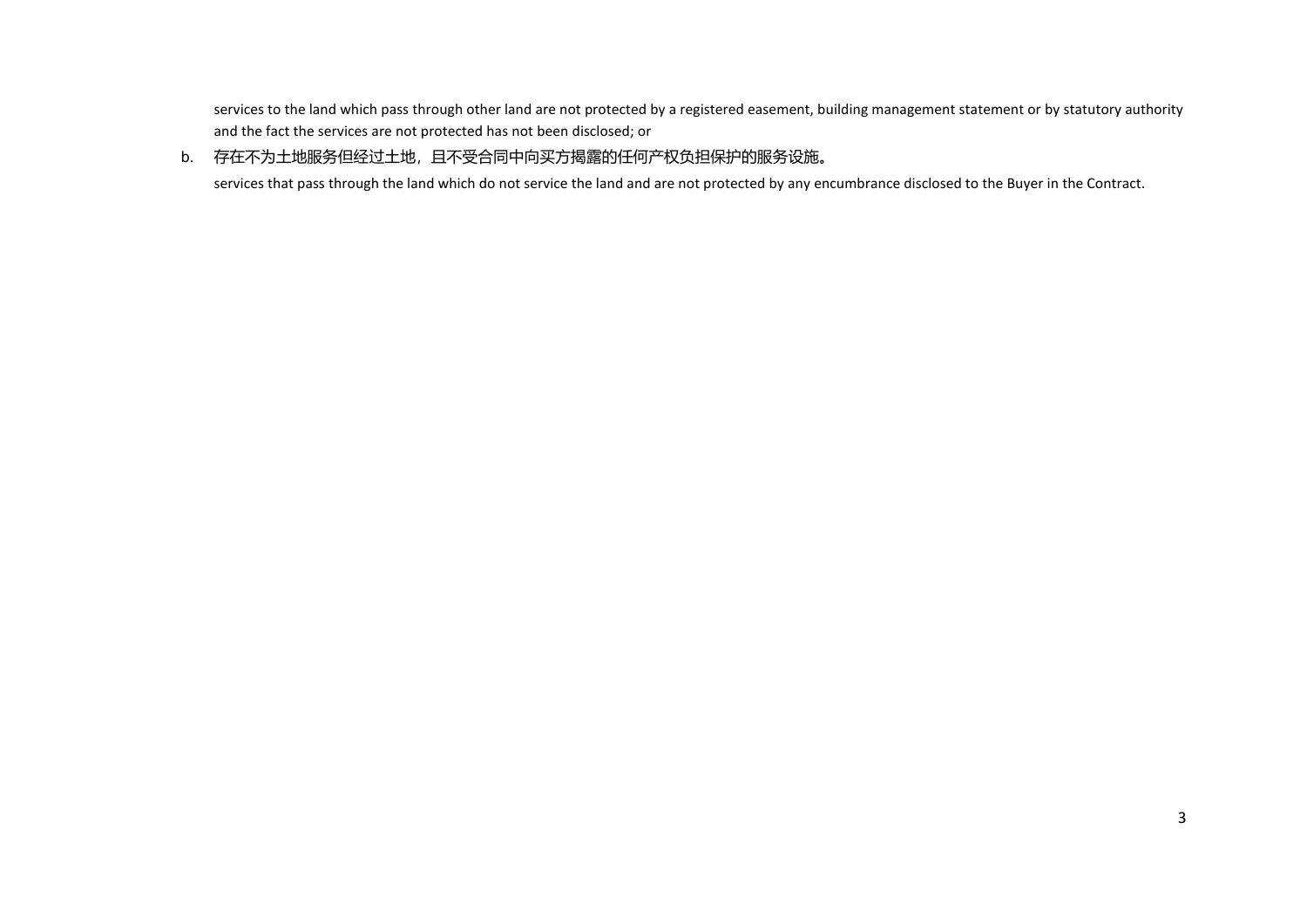# **2. 22年《REIQ物业买卖合同》新旧版本比较图解(中英双语)**

为了确保业内人士有时间了解最重大的合同变更所产生的影响,特此在下表中列出合同变更的概述和理据以及对产权转让实践的影响。2022年1月发布新合同之 时,将会提供一份更详细的表格对所有变更作出说明。首先应侧重对产权转让实践影响最大的条款变更。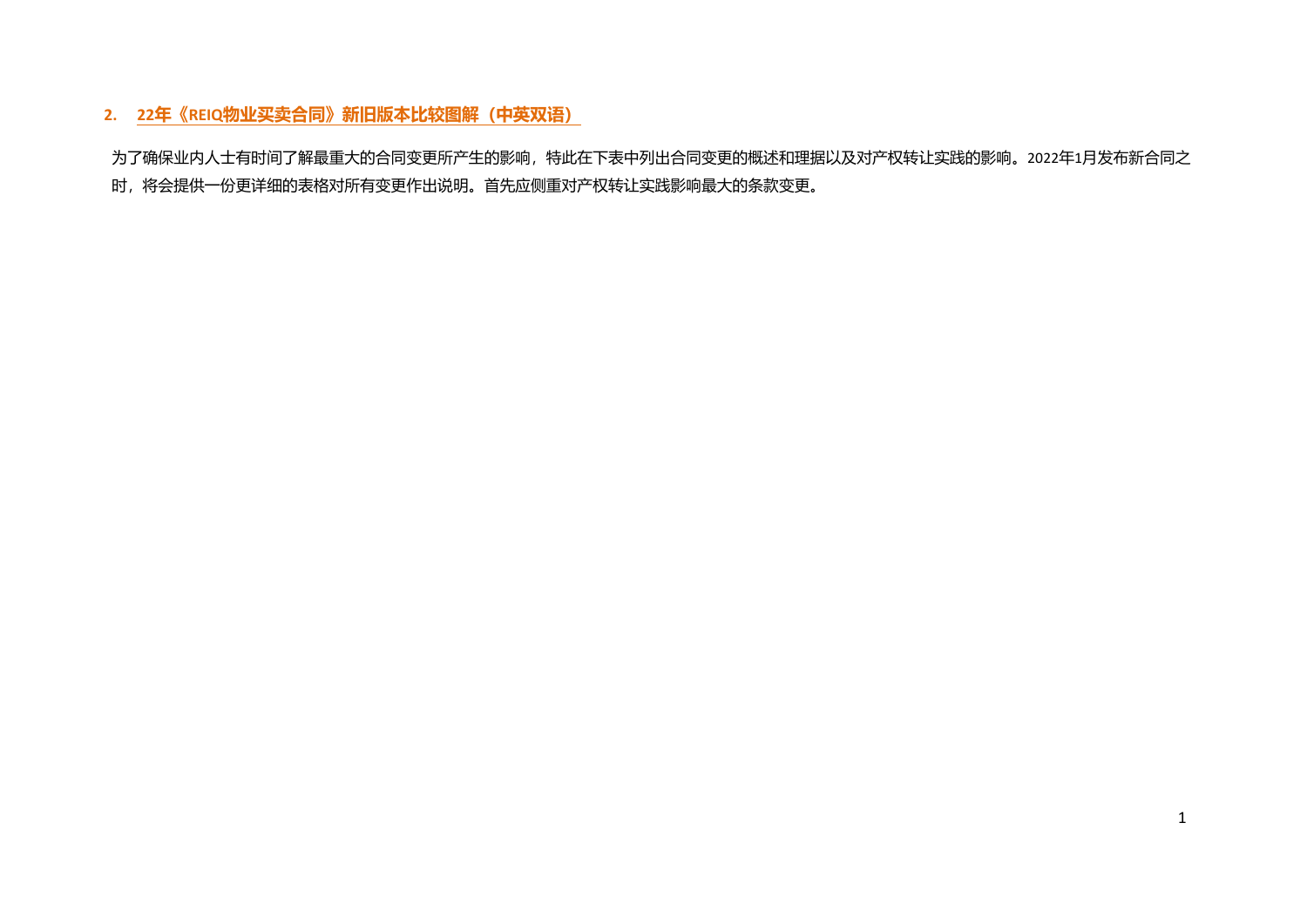#### **New Clause 17th ed 第17版新条款**

#### **Rationale 理据**

#### **A. Smoke Alarms – new clause 7.8 烟雾警报器——新第7.8条**

#### **7.8 Compliant Smoke Alarms**

#### **7.8 符合要求的烟雾报警器**

- (1) The Seller must install smoke alarms in any domestic dwelling on the Land in accordance with the Smoke Alarm Requirement Provision by the Settlement Date. 卖方必须在交割日期之前,根据烟雾报警器要求条 文在土地上建有的任何住宅内安装烟雾报警器。
- (2) If the Seller fails to comply with clause 7.8(1), the Buyer is entitled to an adjustment at settlement equal to 0.15% of the Purchase Price but only if claimed by the Buyer in writing on or before settlement. This is the Buyer's only remedy for non-compliance with clause 7.8(1). **卖方未能遵守第7.8(1)条规定的,买方有权于交 割之时按购买价款的0.15%调整价格,但前提是 买方须于交割之时或之前以书面形式提出此项调 整要求。这是买方就卖方不遵守第7.8(1)条的行 为所享有的唯一救济。**
- **From 1 January 2022, dwellings or residential units offered for** sale must have smoke alarms installed in accordance with the *Fire and Emergency Services Act 1990* and *Building Fire Safety Regulation 2008.*

自*2022*年*1*月*1*日起,供出售的住宅或住宅单元必须根据 《*1990*年消防和紧急服务法》及《*2008* 年建筑消防安全条 例》安装烟雾报警器。

- **New clause 7.8** imposes a contractual obligation on the seller to install smoke alarms complying with thesenew requirements in any dwelling on the Land or a Lot prior to settlement. **新第7.8条**规定,卖方负有合同义务于交割之前在土地或地块 上建有的任何住宅内安装符合该等新要求的烟雾报警器。
- $\bullet$  If smoke alarms are not installed the buver will be entitled to an adjustment on the price payable at settlement of 0.15% of the purchase price. The buyer will need to claim this adjustment prior to settlement. There is no right to terminate or claim damages for a breach of clause 7.8(1).

**如未安装烟雾报警器,买方将有权按购买价款的0.15%调整交 割之时的应付价格,但买方须在交割之前提出此项调整要求。 买方无权因卖方违反第7.8(1)条而终止合同或索要损害赔偿。**

第8.2条中增加了经发出通知进入房屋对烟雾警报器进行检查 的权利。

 $\bullet$  A seller should be advised of this obligation as soon as possible and warned of the adjustment to the price if complying smoke alarms are not installed. A buyer should be advised to check compliance prior to settlement as the right to seek an adjustment must be claimed in writing prior to settlement. The buyer will be required to install compliant smoke alarms after settlement if the seller has not complied. 应尽快将此项义务告知卖方,且还应 提醒卖方,如未安装符合要求的烟雾 报警器,购买价格将会作出调整。应 提醒买方在交割之前检查卖方是否已 遵守此项义务,因为价格调整要求必 须在交割之前以书面形式提出。如卖 方没有遵守此项义务,买方将须在交 割之后安装符合要求的烟雾报警器。

**Impact on Conveyancing Practice**

**对产权转让实践的影响**

A right to access the property with notice to inspect the smoke alarms has been added to clause 8.2.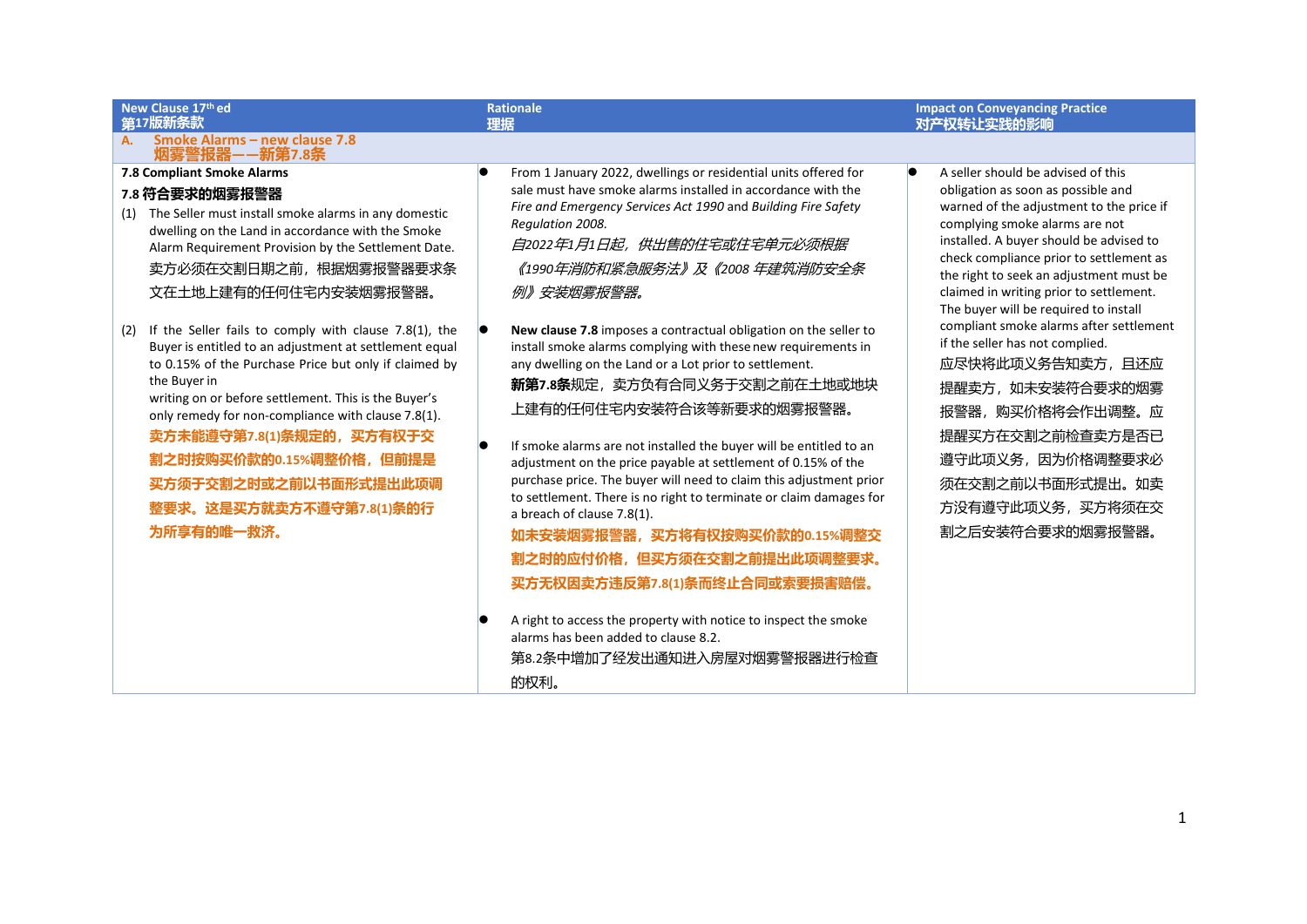|           | New Clause 17th ed                                                                                                                                                                                                                                                                                                                                                                                                                        |    | <b>Rationale</b>                                                                                                                                                                                                                                                                                                                                                                                                     |   | <b>Impact on Conveyancing Practice</b>                                                                                                                                                                                                                                                                                                                                                                                                                                                                                                                                                                              |
|-----------|-------------------------------------------------------------------------------------------------------------------------------------------------------------------------------------------------------------------------------------------------------------------------------------------------------------------------------------------------------------------------------------------------------------------------------------------|----|----------------------------------------------------------------------------------------------------------------------------------------------------------------------------------------------------------------------------------------------------------------------------------------------------------------------------------------------------------------------------------------------------------------------|---|---------------------------------------------------------------------------------------------------------------------------------------------------------------------------------------------------------------------------------------------------------------------------------------------------------------------------------------------------------------------------------------------------------------------------------------------------------------------------------------------------------------------------------------------------------------------------------------------------------------------|
|           | 第17版新条款<br>Deposit by direct debit - grace period - New cl 2.2(3)-(5)                                                                                                                                                                                                                                                                                                                                                                     | 理据 |                                                                                                                                                                                                                                                                                                                                                                                                                      |   | 对产权转让实践的影响                                                                                                                                                                                                                                                                                                                                                                                                                                                                                                                                                                                                          |
| <b>B.</b> | 以直接汇款方式支付定金——宽限期——新第2.2(3)-(5)条                                                                                                                                                                                                                                                                                                                                                                                                           |    |                                                                                                                                                                                                                                                                                                                                                                                                                      |   |                                                                                                                                                                                                                                                                                                                                                                                                                                                                                                                                                                                                                     |
| (3)       | Subject to clause 2.2(4), if the Buyer,<br>在第2.2(4)条的约束下, 如果买方:<br>(a) effects an electronic transaction to pay all or part of<br>the Deposit to the account of Deposit Holder on aday;<br>于某日通过电子交易向定金持有人的账户支付全部<br>或部分定金;<br>provides written evidence to the Deposit Holder that<br>(b)<br>the electronic transaction has occurred; and<br>向定金持有人提供书面证据,证明电子交易已发<br>生;且<br>does not take any action to defer the payment to the<br>(c) |    | Express provision is made in clause 2.2 for the<br>payment of the deposit by direct debit.<br>第2.2条明确规定以直接汇款方式支付定金。<br>New clause 2.2(3) is a deeming provision that<br>may apply when the deposit is paid by an<br>electronic transaction.<br>新第2.2(3)条是一项推定条文, 在以电子交易<br>方式支付定金时适用。<br>If clause 2.2(3) applies the buyer will be deemed<br>to have paid the deposit on the day the buyer                          | г | A buyer should be advised to provide a copy of the<br>receipt for payment of the deposit by direct debit<br>to the Deposit Holder as soon as possible.<br>应提醒买方尽快提供以直接汇款方式向定金持有<br>人支付定金的收据副本。<br>A seller should request confirmation of receipt of<br>the deposit from the Deposit Holder on the due<br>date.<br>卖方应要求定金持有人于到期日确认已收到定<br>金。                                                                                                                                                                                                                                                                       |
|           | Deposit Holder to a later day,<br>不采取任何行动推迟向定金持有人付款的日期,<br>the payment is taken to be received by the Deposit Holder<br>on the day the Buyer effects the electronic transaction<br>even if, because of circumstances beyond the Buyer's<br>control, the payment to the Deposit Holder's account<br>happens on a later day.<br>则视为付款已于买方执行电子交易当日被定金持有人收<br>即使由于超出买方控制范围的情况,向定金持有人<br>到.<br>账户作出的付款于某较后日期才发生。                               |    | instructs their financial institution to pay the<br>funds from their account. If this day is on or<br>before the due date for the deposit then the<br>buyer will be deemed to have paid on time.<br>如第2.2(3)条适用, 买方将被视为已于买方指<br>示其金融机构从其账户中作出付款之日支付<br>定金。如该日为定金到期日当日或之前的某<br>日, 则买方将被视为已按时付款。<br>A buyer may rely on the deeming provision if:<br>在以下情况下, 买方可依赖该项推定条文:<br>The deposit is paid electronically;<br>a. |   | If payment has not been received by the due date<br>in the Deposit Holder's account, the seller should<br>confirm with the Deposit Holder if evidence of<br>payment has been received:<br>如定金持有人的账户未于到期日之前收到付款,<br>卖方应与定金持有人确认是否已收到付款证据:<br>a. If evidence has been provided that confirms the<br>payment was made by electronic means on or<br>before the due date, the seller may only take<br>action to terminate the contract for late payment<br>if the seller first gives a notice under clause 2.2(4)<br>requiring payment within 2 Business Days. If the<br>payment is not received in the Deposit Holder's |
| (4)       | If the Buyer has complied with clause 2.2(3) but the Deposit<br>Holder has not received the payment by the due date:<br>如买方已遵守第2.2(3)条的规定,但定金持有人未于到<br>期日之前收到付款, 则:<br>the Seller may give the Buyer notice that the payment<br>(a)<br>has not been received by the Deposit Holder; and<br>卖方可告知买方定金持有人并未收到付款;且<br>if the payment has not been paid into the account of<br>(b)<br>the Deposit Holder by 5pm on the date 2 Business        |    | 定金以电子方式支付;<br>the buyer provides evidence of the payment to<br>b.<br>the Deposit Holder; and<br>买方向定金持有人提供付款证据;且<br>the buyer does not take any action to delay<br>c.<br>the payment.<br>买方不采取任何行动延迟付款。<br>The buyer must comply with all of (a)-(c) before                                                                                                                                                          |   | account by this date, the buyer will be in default<br>and the seller will be entitled to exercise their<br>right to terminate; or<br>若买方已提供证据证明已于到期日当日或之前<br>以电子方式作出付款, 则只有在卖方已首先根<br>据第2.2(4)条发出通知要求在2个工作日内付款<br>的情况下,卖方才可采取行动要求基于延迟付                                                                                                                                                                                                                                                                                                                                                                              |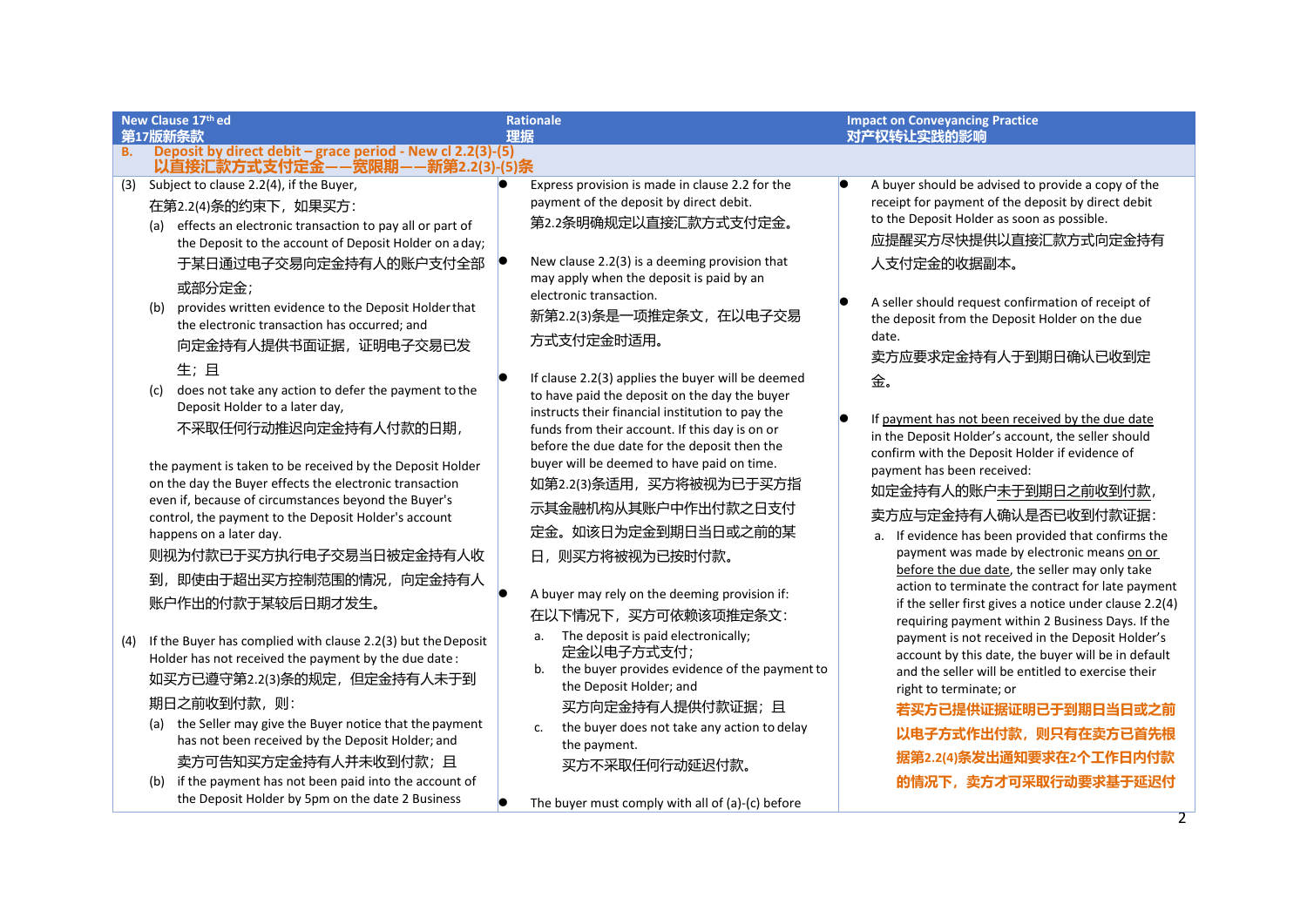Days after the Seller's notice under clause 2.2.(4)(a) is given to the Buyer then clause 2.2(3) will not apply and the Buyer will be in default. 若付款未能在卖方根据第2.2.(4)(a)条向买方发出通 知后2个工作日当日下午5时之前支付至定金持有 人的账户,则第2.2(3)条不适用,买方将构成违 约。

(5) The Seller may recover from the Buyer as a liquidated debt any part of the Deposit which is not paid when required. (5) 对于已要求支付但未付的任何定金部分,卖方可将 其作为一项金额已确定的债务向买方追偿。

# the deeming provision takes effect. 买方必须在该项推定条文生效之前遵守(a)-(c) 款的所有规定。

 There is no time requirement for the provision of the evidence of payment, but until the buyer provides the evidence the deeming provision in clause 2.2(3) is not activated. This means up until the time of providing evidence of payment clauses 2.2(1) and 2.2(2) will apply unaffected by the deeming provision. If the deposit has not been received in the account of the Deposit Holder by the due date, the payment may be late, and the seller may take action under clause 9.

对于买方提供付款证据的时间不设要求, 但 直至买方提供该等证据之前,第2.2(3)条中的 推定条文不会触发生效。这也就说,直至提 供付款证据之前,第2.2(1)和2.2(2)条将适用, 不受该推定条文影响。如定金持有人的账户 未在到期日之前收到定金,则付款可能已延 迟,卖方可根据第9条采取行动。

 If the deeming provision in clause 2.2(3) is activated:

如第2.2(3)条中的推定条文触发生效:

a. it does not matter when a payment, deemed paid on time, is received by the Deposit Holder **BUT**

定金持有人何时收到被视为已按时支付的付 款将无关紧要,**但**

# **款终止合同。定金持有人的账户仍未在该日期 之前收到付款的,买方将构成违约,卖方将有 权行使其终止权利;或**

b. If evidence of payment by electronic means on or before the due date has **not** been provided to the Deposit Holder:

若买方**未**向定金持有人提供于到期日当日或之 前以电子方式作出付款的证据,则:

- i. clause 2.2(3) will not apply; 第2.2(3)条不适用;
- ii. the buyer will be in default because the deposit is not paid when required (clause 2.2(2)); 买方将因未按要求(第2.2(2) 条)支付定金而 构成违约;
- iii. the seller may terminate under clause 9.1 without first giving a notice under clause 2.2(4);

**卖方可根据第9.1条终止合同,而毋须首先 发出第2.2(4)条项下的通知;**

■ **BUT** if at any time prior to the seller giving notice of termination to the buyer, the Deposit Holder receives evidence from the buyer of payment by an electronic transaction that was made on or before the due date, clause 2.2(3) will be immediately activated and the seller must give a notice under clause 2.2(4) as a precondition to termination for late payment of the deposit.

> **但如果在卖方向买方发出终止通知之前的** 任何时间,定金持有人收到买方提供的**已 于到期日当日或之前通过电子交易付款的 证据,则第2.2(3)条将立即触发生效,且作 为基于延迟支付定金终止合同的一项先决 条件,卖方必须发出第2.2(4)条项下的通 知。**

> > 3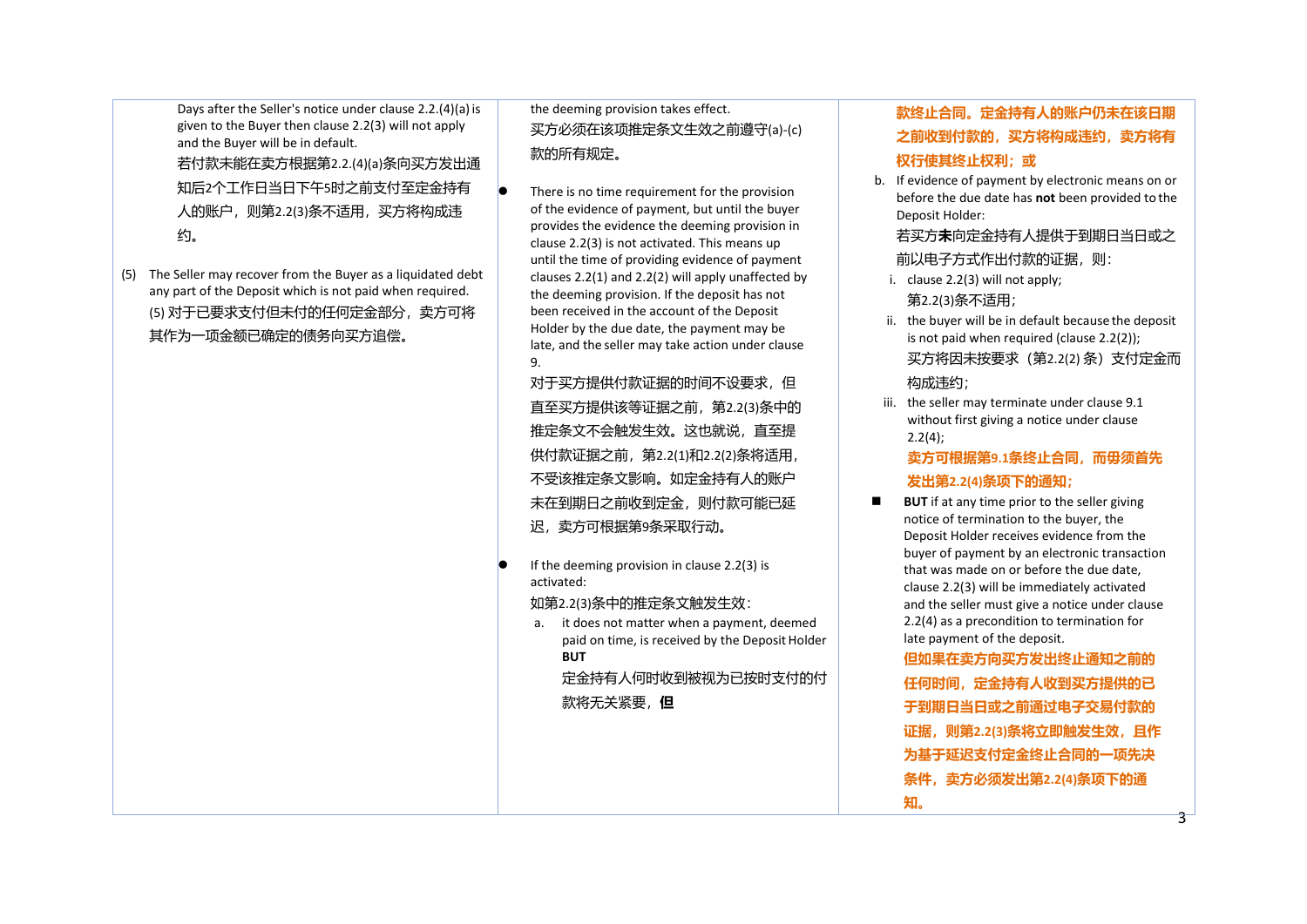| New Clause 17th ed<br>第17版新条款 | <b>Rationale</b><br>理据                                                                                                                                                                                                                                                                                                                                                                                                                                                                                                                                                                                  | <b>Impact on Conveyancing Practice</b><br>对产权转让实践的影响                                                                                                                                                                                                                                                                                                                                                                                                                                                                                                                                                 |
|-------------------------------|---------------------------------------------------------------------------------------------------------------------------------------------------------------------------------------------------------------------------------------------------------------------------------------------------------------------------------------------------------------------------------------------------------------------------------------------------------------------------------------------------------------------------------------------------------------------------------------------------------|------------------------------------------------------------------------------------------------------------------------------------------------------------------------------------------------------------------------------------------------------------------------------------------------------------------------------------------------------------------------------------------------------------------------------------------------------------------------------------------------------------------------------------------------------------------------------------------------------|
|                               | if the deposit is not received in the account<br>b.<br>of the Deposit Holder by the due date in the<br>contract, a seller may only terminate the<br>contract for late payment of the deposit if<br>the seller first gives the buyer a notice<br>requiring payment within 2 business days<br>and payment is not received in that time. If<br>the payment is not received within the 2<br>business days stated in the notice, the buyer<br>will be in breach.<br>若定金持有人的账户未在合同规定的到期<br>日之前收到定金, 则只有在卖方已首先向<br>买方发出通知要求在2个工作日内付款,<br>但未能在该期限内收到付款的情况下,卖<br>方才能终止合同。卖方未在通知中指明的<br>2个工作日内收到付款的, 买方将构成违<br>约。 | c. If evidence is provided, but the date of payment is after the<br>due date in the contract, clause 2.2(3) will deem the<br>payment to be made on that date. As this is after the due<br>date, the buyer will be in default (see clause 2.2(2)(a)) and<br>the seller may exercise their rights under clause 9.1. No<br>notice under clause 2.2(4) is required prior to terminating<br>for late payment in this case.<br>如已提供付款证据, 但付款日期在合同规定的到期日之<br>后, 则就第2.2(3)条而言, 应认定付款于该付款日期作<br>出。由于付款日期在到期日之后, 买方将构成违约 (见<br>第2.2(2)(a)条), 卖方可根据第9.1条行使其权利。在此<br>种情况下, 卖方毋须在基于延迟付款终止合同之前发出<br>第2.2(4)条项下的通知。 |
|                               | The purpose of the clause is to address the<br>impact of delays in the deposit of money to<br>accounts when using direct debit. The clause<br>seeks to reach a balance between allowing<br>time for the money to be credited after<br>payment by the buyer and allowing a seller to<br>take action if the payment is not received. The<br>2 business days' notice is to allow the buyer<br>time to remedy the late payment.<br>此条款的目的在于消除使用直接汇款方式将<br>款项存入账户之时发生的延误的影响。此条<br>款的意图是在留出买方付款之后的入账时<br>间,与允许卖方在未收到付款时采取行动之<br>间达到平衡。此2个工作日的通知是为了给<br>予买方时间对延迟付款进行补救。                                        |                                                                                                                                                                                                                                                                                                                                                                                                                                                                                                                                                                                                      |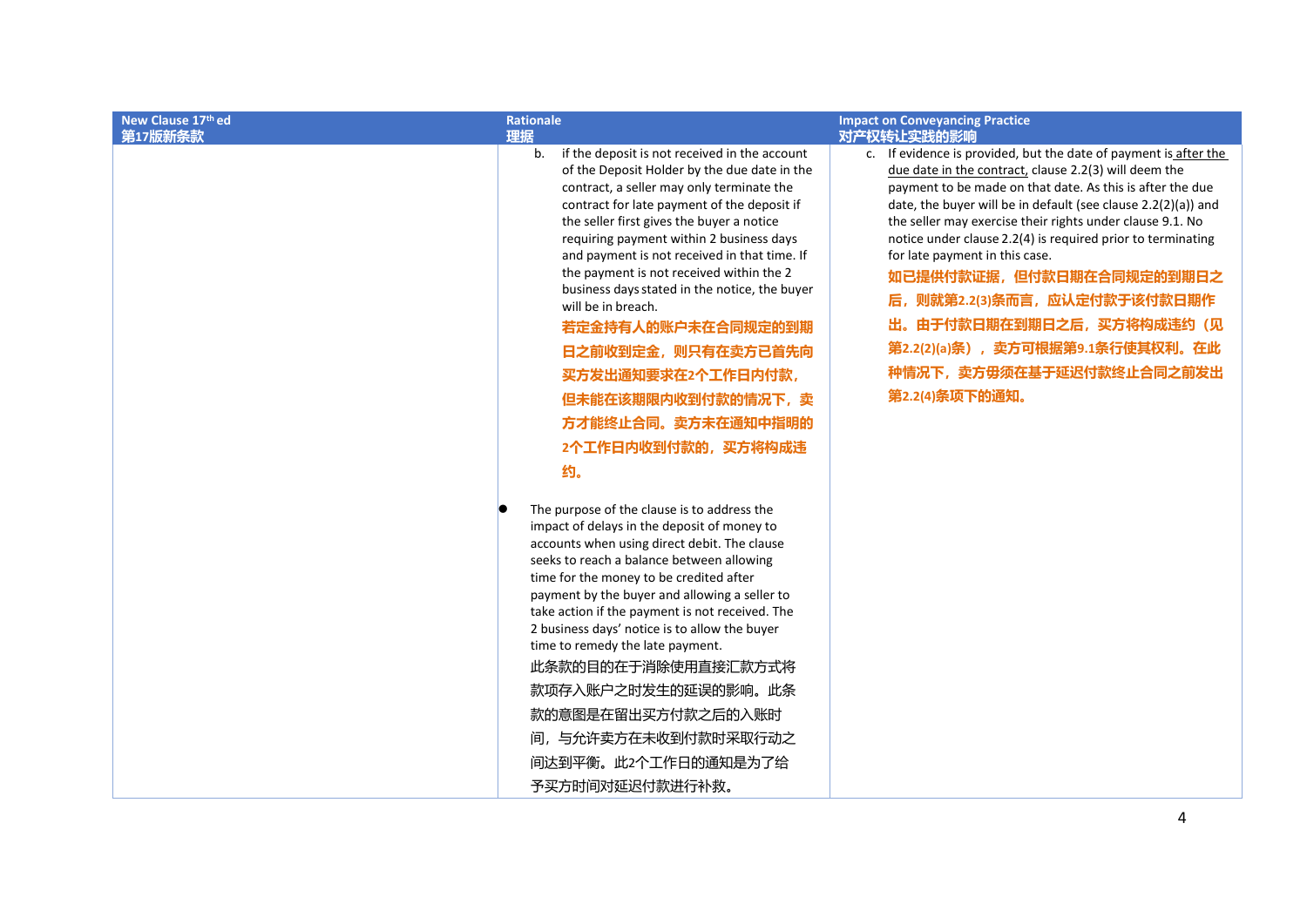| New Clause 17th ed<br>第17版新条款                                                                                                                                                                                                                                                                                                                                                                                                                                                                                                                                                                 | <b>Rationale</b><br>理据                                                                                                                                                                                                                                                                                                                                                                                                                                                                                                                                                     | <b>Impact on Conveyancing Practice</b><br>对产权转让实践的影响                                                                                                                                                                                                                                                                                                                                                                                                                                                                                                                                                                                                                                                       |
|-----------------------------------------------------------------------------------------------------------------------------------------------------------------------------------------------------------------------------------------------------------------------------------------------------------------------------------------------------------------------------------------------------------------------------------------------------------------------------------------------------------------------------------------------------------------------------------------------|----------------------------------------------------------------------------------------------------------------------------------------------------------------------------------------------------------------------------------------------------------------------------------------------------------------------------------------------------------------------------------------------------------------------------------------------------------------------------------------------------------------------------------------------------------------------------|------------------------------------------------------------------------------------------------------------------------------------------------------------------------------------------------------------------------------------------------------------------------------------------------------------------------------------------------------------------------------------------------------------------------------------------------------------------------------------------------------------------------------------------------------------------------------------------------------------------------------------------------------------------------------------------------------------|
| Pool Compliance Certificate - clause 1.1(w) and 5.3(1)(e) (Note clause 4.2 is deleted)<br>C.<br>泳池合规证书--第1.1(w)和5.3(1)(e)条 (注: 第4.2条已删除)<br>Clause 1.1                                                                                                                                                                                                                                                                                                                                                                                                                                        | Clause 4.2 has been deleted.                                                                                                                                                                                                                                                                                                                                                                                                                                                                                                                                               | Sellers of land or lots with non-shared pools continue to be                                                                                                                                                                                                                                                                                                                                                                                                                                                                                                                                                                                                                                               |
| 第1.1条<br>(w) "Pool Compliance Certificate" means:<br>(w) "泳池合规证书"指:<br>a Pool Safety Certificate under section 231C(a) of<br>(i)<br>the Building Act 1975; or<br>(i) 《1975年建筑法》第231C(a)条项下的泳池安<br>全证书;或<br>a building certificate that may be used instead of a<br>(ii)<br>Pool Safety Certificate under section 246AN(2) of<br>the Building Act 1975; or<br>(ii) 《1975年建筑法》第246AN(2)条项下用于代替<br>泳池安全证书的建筑证书;或<br>an exemption from compliance on the grounds of<br>(iii)<br>impracticality under section 245B of the Building Act<br>1975.<br>(iii) 《1975年建筑法》第245B条项下以不切实际<br>为由豁免遵守此项规定的证明。 | 第4.2条已删除。<br>A seller is required to hand over a Pool<br>Compliance Certificate for a non-shared pool<br>on the Land at settlement under new clause<br>5.3(1)(e). The only exception to this obligation<br>is if a Notice of No pool Safety Certificate is<br>given to the buyer prior to contract. In the case<br>of a lot in a CTS a seller will be required to<br>hand over a certificate for a non-shared pool<br>on the lot.<br>根据新第5.3(1)(e)条, 卖方须于交割之时移<br>交土地上的非共享泳池的泳池合规证书。此<br>项义务的唯一例外情况是卖方在合同签订之<br>前已向买方发出无泳池安全证书通知。对于<br>社区所有权计划中的地块,卖方须移交该地<br>块上的非共享泳池的证书。 | obliged to disclose prior to the contract if the pool has a Pool<br>Safety Certificate.<br>带有非共享泳池的土地或地块的卖方仍负有在合同签订<br>之前揭露泳池是否拥有泳池安全证书的义务。<br>If there is no certificate a seller must provide a Notice of No<br>Pool Safety Certificate.<br>如无证书, 卖方必须提供无泳池安全证书通知。<br>If a Notice of No Pool Safety Certificate is not provided to the<br>buyer prior to contract, the seller will be required to provide<br>a Pool Compliance Certificate (as defined) at settlement in<br>exchange for the purchase price. A failure to hand over the<br>certificate at settlement will allow a buyer to terminate the<br>contract.<br>未在合同签订之前向买方提供无泳池安全证书通知的,<br>卖方将须在交割之时提供泳池合规证书 (如上文所定<br>义)以换取购买价款。卖方未能在交割之时移交证书 |
| New clause $5.3(1)(e)$<br>新第5.3(1)(e)条<br>(1) In exchange for payment of the Balance Purchase Price, the<br>Seller must deliver to the Buyer at settlement:<br>作为买方支付购买价款余额的交换, 卖方必须于交割之<br>时向买方交付:                                                                                                                                                                                                                                                                                                                                                                                           | This is consistent with the disclosure<br>obligations imposed on the seller of land or a<br>lot with a non-shared pool under the Building<br>Act 1975, s 246ATF and s 246ATM and Building<br>Regulation 2021, s 28 continue to apply.<br>这与《1975年建筑法》第246ATF和246ATM<br>条以及《2021年建筑条例》第28条对带有非                                                                                                                                                                                                                                                                              | 的,买方将有权终止合同。<br>Practitioners acting for sellers of properties with non-shared<br>pools should confirm at an early stage if a there is a Pool<br>Safety Certificate or if a Notice of No Pool Safety Certificate<br>was given prior to contract. If not, the seller should be<br>advised that a safety certificate is required for settlement.                                                                                                                                                                                                                                                                                                                                                             |
| (e) a copy of a current Pool Compliance Certificate for each                                                                                                                                                                                                                                                                                                                                                                                                                                                                                                                                  | 共享泳池的土地或地块的卖方施加的揭露义                                                                                                                                                                                                                                                                                                                                                                                                                                                                                                                                                        | 代表带有非共享泳池的地产卖方行事的从业人员应尽早                                                                                                                                                                                                                                                                                                                                                                                                                                                                                                                                                                                                                                                                                   |

务一致,该等义务继续适用。

regulated pool on the Land unless: 土地上各受监管泳池当前的泳池合规证书副本,除非:

5

确认是否有泳池安全证书,或是否已在合同签订之前发 出无泳池安全证书通知。如否,应提醒卖方需提供安全

证书才能进行交割。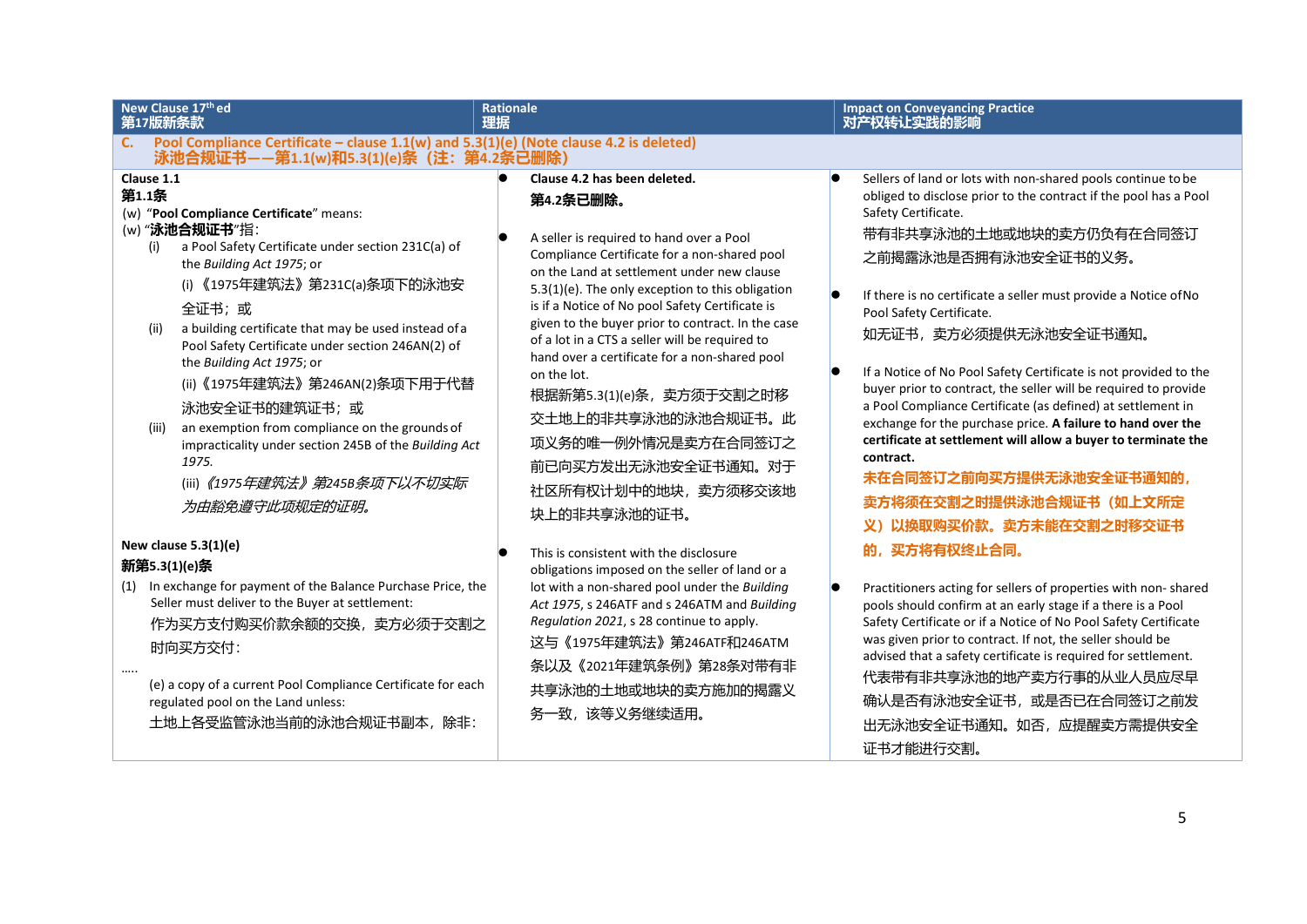| the Seller has done this before settlement; or<br>(i)<br>卖方已于交割之前提供该等副本; 或<br>the Seller has given the Buyer a notice under section<br>(ii)<br>28 of the Building Regulation 2006 (Notice of No<br>Pool safety Certificate) before entry into this<br>contract.<br>在订立本合同之前, 卖方已根据《2006年建筑条<br>例》第28条向买方发出通知(无泳池安全证书通<br>知)。                                                                                                                                                                                                                                                                  | In the case of a shared pool on the common<br>property for a CTS in which the lot is located,<br>there is no contractual obligation for the seller<br>to hand over a copy of the pool compliance<br>certificate for the shared pool in exchange for<br>the price. But, the disclosure obligations<br>imposed on the seller under the Building Act<br>1975, s 246ATF and s 246ATM and Building<br>Regulation 2021, s 28 in relation to shared pools<br>continues to apply.<br>对于位于地块所属的社区所有权计划的公共<br>产业之上的共享泳池,卖方不负有合约义务<br>移交共享泳池的泳池合规证书副本以换取购<br>买价款。但是, 《1975年建筑法》第246ATF<br>和246ATM条以及《2021年建筑条例》第28条<br>就共享泳池对卖方施加的揭露义务继续适<br>用。 |                                                                                                                                                                                                                                                                                                                                                                                                                                                                                     |
|-----------------------------------------------------------------------------------------------------------------------------------------------------------------------------------------------------------------------------------------------------------------------------------------------------------------------------------------------------------------------------------------------------------------------------------------------------------------------------------------------------------------------------------------------------------------------------------------------|--------------------------------------------------------------------------------------------------------------------------------------------------------------------------------------------------------------------------------------------------------------------------------------------------------------------------------------------------------------------------------------------------------------------------------------------------------------------------------------------------------------------------------------------------------------------------------------------------------------------------------------|-------------------------------------------------------------------------------------------------------------------------------------------------------------------------------------------------------------------------------------------------------------------------------------------------------------------------------------------------------------------------------------------------------------------------------------------------------------------------------------|
| New Clause 17th ed<br>第17版新条款                                                                                                                                                                                                                                                                                                                                                                                                                                                                                                                                                                 | <b>Rationale</b><br>理据                                                                                                                                                                                                                                                                                                                                                                                                                                                                                                                                                                                                               | <b>Impact on Conveyancing Practice</b><br>对产权转让实践的影响                                                                                                                                                                                                                                                                                                                                                                                                                                |
| Right to extend settlement date - new clause 6.2<br>D.<br>延后交割日期的权利——新第6.2条                                                                                                                                                                                                                                                                                                                                                                                                                                                                                                                   |                                                                                                                                                                                                                                                                                                                                                                                                                                                                                                                                                                                                                                      |                                                                                                                                                                                                                                                                                                                                                                                                                                                                                     |
| <b>6.2 Extension of Settlement Date</b><br>6.2 延后交割日期<br>Either party may, at any time up to 4pm on the Settlement<br>(2)<br>Date, extend the Settlement Date by giving a notice under<br>this clause nominating a new date for settlement which<br>must be no later than 5 Business Days after the Scheduled<br>Settlement Date.<br>任一方均可在交割日期下午4时之前的任何时间根据本<br>条款发出通知延后交割日期, 指定新交割日期, 但新交  <br>割日期不得晚于预定交割日期后5个工作日。<br>The Settlement Date will be the date specified in the<br>(3)<br>Extension Notice and time is of the essence in respect of<br>this date.<br>交割日期将为延后通知中指定的日期, 且时间对于该日 | New clause 6.2 allows either party to give a<br>notice extending the date for settlement up to 5<br>business days after the Scheduled Settlement<br>Date.<br>新第6.2条允许任一方发出通知延后交割日<br>期,但至多不得超过预定交割日期后5个工作<br>日。<br>QLS and REIQ have updated these provisions<br>relating to time of the essence, to alleviate the<br>difficulties and potentially unfair result for a<br>buyer who is unable to settle on the settlement<br>day as a result of delays by financiers. The new<br>clause 6.2 will allow a buyer to extend<br>settlement for up to 5 business days to enable<br>the financier time to be ready for settlement.         | This is a significant change to conveyancing<br>practice. Either party will be able to extend the<br>settlement date at any time up to 4pm on the<br>settlement date.<br>这构成对产权转让实践的一项重大变更。任一方<br>均可在交割日期下午4时之前随时延后交割日<br>期。<br>To use this unilateral extension right a party must:<br>为使用此单方面延期权, 一方必须:<br>give a notice in writing prior to 4pm on the<br>а.<br>scheduled settlement date (The notice should be<br>given in accordance with clause 10.4);<br>在预定交割日期下午4时之前发出书面通知 |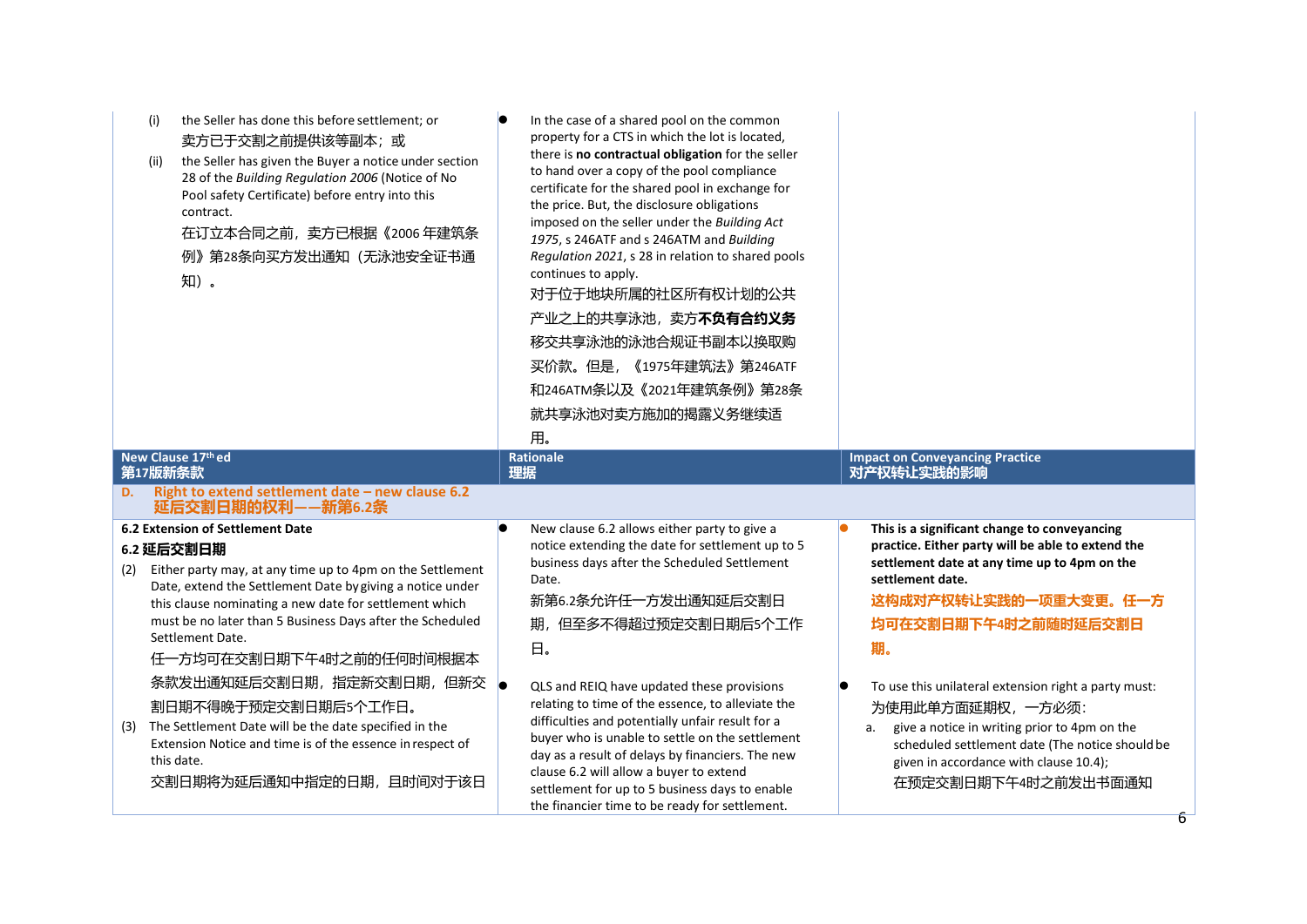## 期而言至关重要。

(4) More than one Extension Notice may be given under clause 6.2(1) but the new date for settlement nominated in an Extension Notice may not be a date later than 5 Business Days after the Scheduled Settlement Date.

可根据第6.2(1)条发出一份以上的延后通知,但延后通 知中指定的新交割日期不得晚于预定交割日期后5个工 作日。

(5) In this clause 6.2, "**Scheduled Settlement Date**"means the Settlement Date specified in the Reference Schedule as extended:

在本第6.2条中,"**预定交割日期**"指参考附表中指明的,

### 可以下述方式延后的交割日期:

- (a) by agreement of the parties; or 经双方同意;或
- (b) under clause 6.3 or 11.4, 根据第6.3或11.4条,

but excludes any extension of the Settlement Date as a result of the operation of this clause 6.2. 但不包括因执行第6.2条而导致的任何交割日期延

后。

QLS和REIQ对该等与"时间至关重要"有关的条 文作出了更新,以减轻由于融资方(例如银 行)的延误而无法在交割日期进行交割的买 方所面临的困难和潜在不公平结果。新第6.2 条允许买方将交割日期延后至多5个工作日, 以使融资方(例如银行)有时间为交割做好 准备。

 New clause 6.2 can only be used to extend the settlement date and will not apply to extend other dates in the contract, for example, under contingent conditions such as finance or building and pest inspections. However, if there is a condition which requires performance 'at settlement', the time for performance will become the new settlement date set under the Extension Notice.

新第6.2条仅可用于延后交割日期,而不适用 于延后合同中的其他日期,例如融资或建筑 和虫害检查等偶发情况的日期。但是,对于 要求"于交割之时"履行的条款,履行时间将变 为延后通知中设定的新交割日期。

(该通知应根据第10.4条的规定发出);

- b. nominate a new settlement date in the notice; 在通知中指定新交割日期;
- c. the settlement date in the notice must be nomore than 5 business days after the scheduled settlement date;

通知中的交割日期不得超过预定交割日期后5个 工作日;

- d. time will be of the essence of the nominated settlement date. 时间将为该指定交割日期的关键要素。
- The unilateral right to an extension cannot be exercised after the scheduled settlement date. 此单方面延期权不得在预定交割日期之后行使。
- $\bullet$  The nominated settlement date will be the settlement date for all purposes under the contract.

# **该指定交割日期将就合同项下的所有目的被视为 交割日期。**

 More than one Extension Notice may be given but the settlement date nominated in the notice cannot be later than 5 business days after the Scheduled Settlement Date.

**可发出一份以上的延后通知,但通知中指定的交 割日期不得晚于预定交割日期后5个工作日。**

 The definition of Scheduled Settlement Date does not include a settlement date set by an Extension Notice under cl 6.2 but does include:

预定交割日期的定义不包括第6.2条项下的延后 通知中设定的交割日期,但包括:

a. a new settlement date agreed by the parties; or 双方商定的新交割日期; 或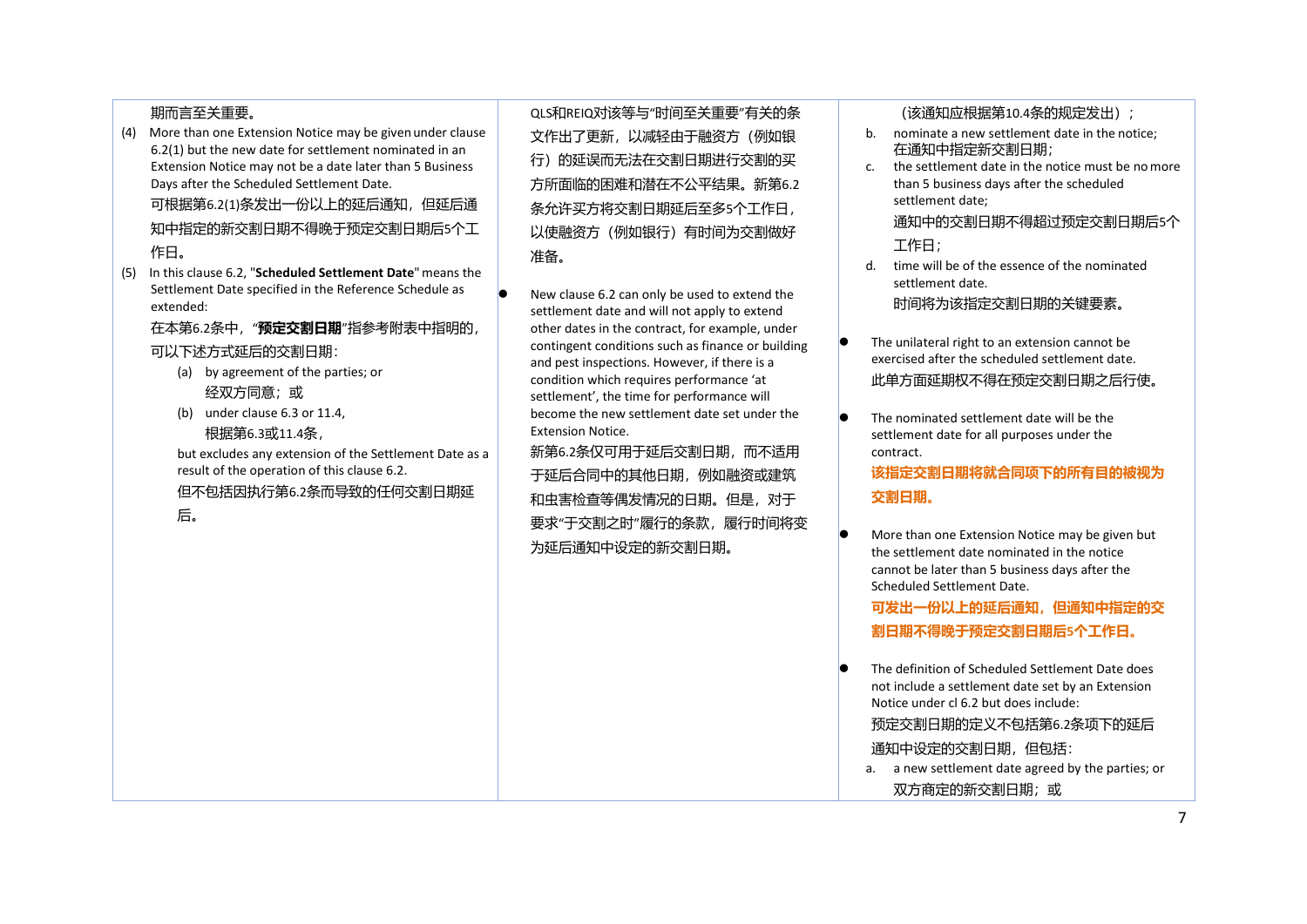| New Clause 17th ed<br>第17版新条款 | <b>Rationale</b><br>理据 | <b>Impact on Conveyancing Practice</b><br>对产权转让实践的影响                                                                                                                                                                                                                                                                                                                                                                                                                                                                                                                                                                                              |
|-------------------------------|------------------------|---------------------------------------------------------------------------------------------------------------------------------------------------------------------------------------------------------------------------------------------------------------------------------------------------------------------------------------------------------------------------------------------------------------------------------------------------------------------------------------------------------------------------------------------------------------------------------------------------------------------------------------------------|
|                               |                        | b. a settlement date under clause 6.3 or clause<br>11.4.<br>第6.3条或第11.4条项下的交割日期。                                                                                                                                                                                                                                                                                                                                                                                                                                                                                                                                                                  |
|                               |                        | For example, if a seller is prevented from attending<br>settlement due to a delay event under clause 6.3,<br>the date for settlement may be reset under clause<br>6.3(6). This will become the Scheduled Settlement<br>Date. If on the date set under clause 6.3 the<br>buyer's financier is not ready for settlement, the<br>buyer may give an Extension Notice nominating a<br>new settlement date of up to 5 business days after<br>the settlement date set under clause 6.3.<br>例如, 如果卖方因第6.3条项下的延误事件而无<br>法参与交割, 则可根据第6.3(6)条重设交割日<br>期, 此新交割日期将成为预定交割日期。若买方<br>的融资方 (例如银行) 于第6.3条项下设定的日<br>期仍未准备好进行交割, 买方可发出延后通知指<br>定新交割日期,但至多不得超过第6.3条项下的 |
|                               |                        | 交割日期后5个工作日。                                                                                                                                                                                                                                                                                                                                                                                                                                                                                                                                                                                                                                       |
|                               |                        | The unilateral right to an extension cannot be<br>exercised after the scheduled settlement date and<br>does not preclude the parties from agreeing to a<br>longer extension.<br>此单方面延期权不得在预定交割日期之后行使,<br>且不妨碍双方约定更长的延期。                                                                                                                                                                                                                                                                                                                                                                                                                           |
|                               |                        | In the case of an electronic settlement an<br>extension notice can be given at any time up to<br>4pm. In most cases the workspace will not lock as<br>the required information or signing for settlement<br>has not been completed. After an Extension Notice<br>the settlement can be rescheduled.                                                                                                                                                                                                                                                                                                                                               |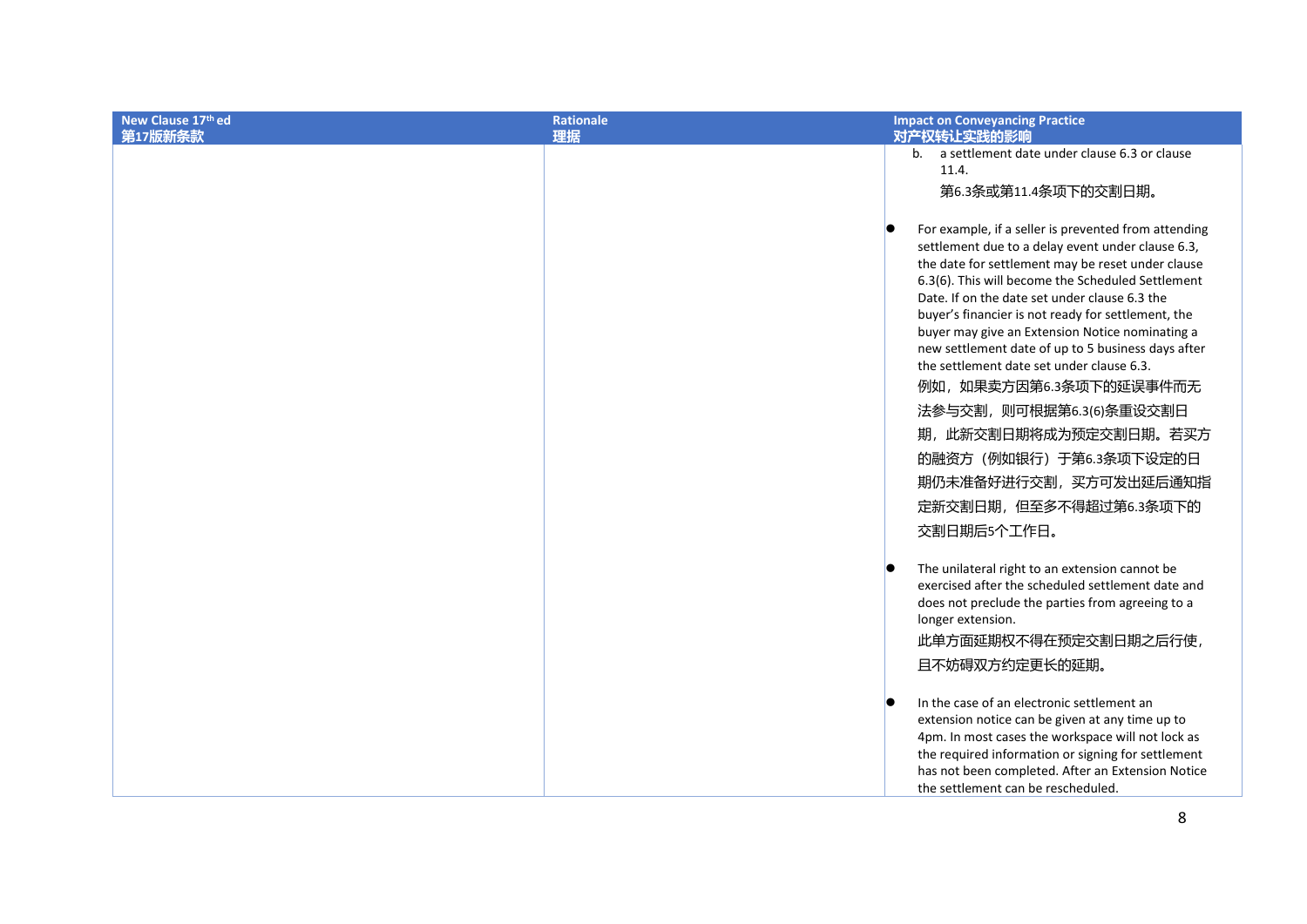如采用电子交割,可在下午4时之前的任何时间 发出延后通知。在大多数情况下,由于所需的信 息或签署交割尚未完成,工作空间不会锁定。延 后通知发出后可重新安排交割时间。 If the workspace does lock, but due to an error, rather than an inoperative computer system under clause 11.4, it does not settle by 4pm, an extension notice can be given, but must be given prior to 4pm. An extension notice may be given after locking but will not be effective unless the workspace unlocks. If settlement fails due to the unavailability of a computer system listed in clause 11.4, settlement will roll over to the next business day under that clause. 如工作空间已锁定,但由于错误(第11.4条所述 的计算机系统无法运行的情况除外)未能在下午 4时之前交割,则可(但必须在下午4时之前) 发出延后通知。工作空间锁定后仍可发出延后通 知,但除非工作空间解锁,否则该延后通知不得 生效。如由于第11.4条所述的计算机系统不可用 而导致交割失败,交割将顺延至该条款项下的下 一个工作日进行。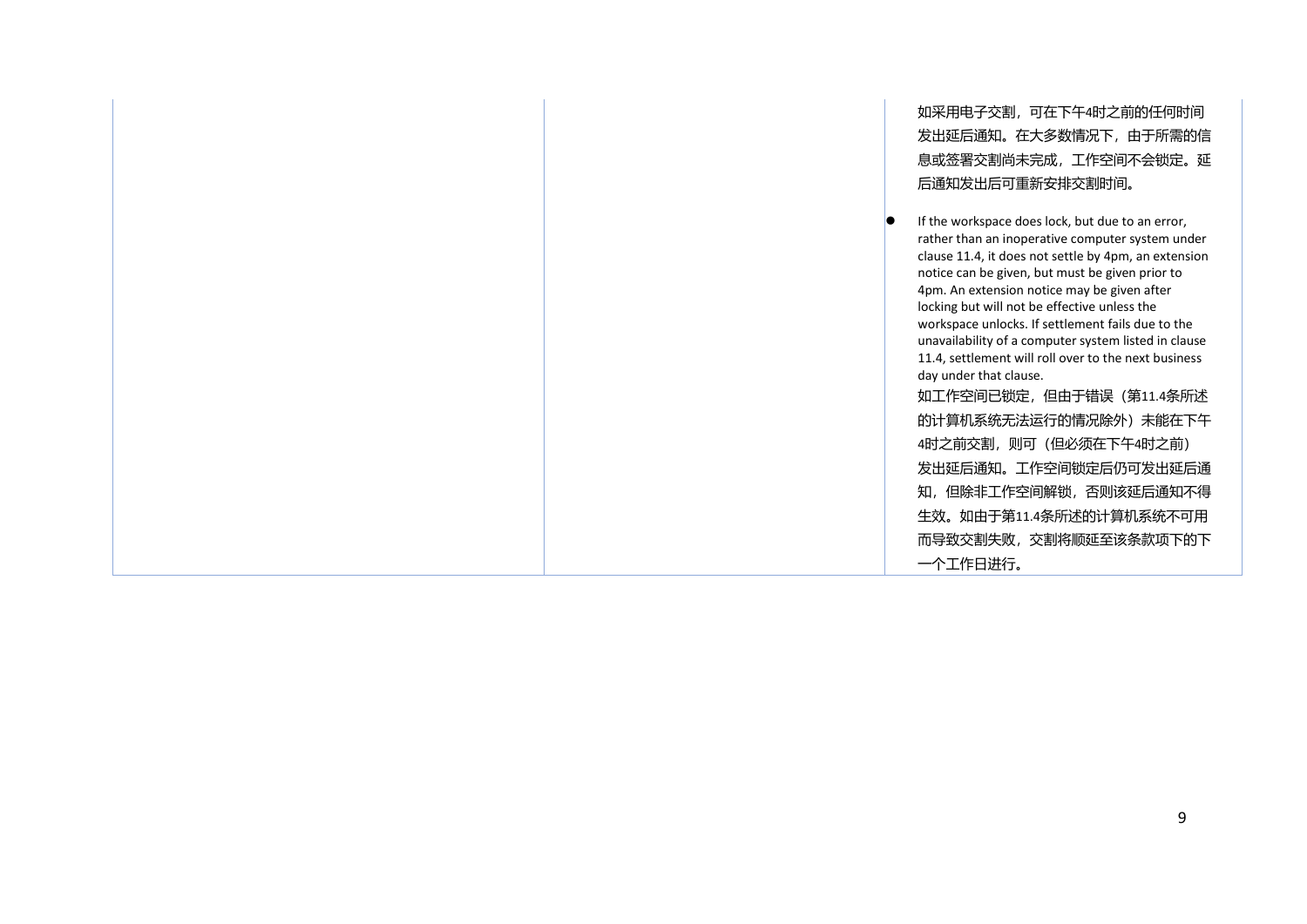|     | New Clause 17th ed<br>第17版新条款                                                                                                                                                                                                                                                                                       |    | <b>Rationale</b><br>理据                                                                                                                                                                                                                                                                                                                                                                                                         | <b>Impact on Conveyancing Practice</b><br>对产权转让实践的影响                                                                                                                                                                                                                                                                                                                                                                                                |
|-----|---------------------------------------------------------------------------------------------------------------------------------------------------------------------------------------------------------------------------------------------------------------------------------------------------------------------|----|--------------------------------------------------------------------------------------------------------------------------------------------------------------------------------------------------------------------------------------------------------------------------------------------------------------------------------------------------------------------------------------------------------------------------------|-----------------------------------------------------------------------------------------------------------------------------------------------------------------------------------------------------------------------------------------------------------------------------------------------------------------------------------------------------------------------------------------------------------------------------------------------------|
|     | Seller warranties - clause 7.4<br>卖方保证——第7.4条                                                                                                                                                                                                                                                                       |    |                                                                                                                                                                                                                                                                                                                                                                                                                                |                                                                                                                                                                                                                                                                                                                                                                                                                                                     |
| (1) | The Seller's warranties in clauses 7.4(2) and 7.4(3)<br>apply except to the extent disclosed by the Seller to<br>the Buyer:<br>除非卖方以下述方式向买方另行作出揭露, 否则第<br>7.4(2)和7.4(3)条中的卖方保证适用:<br>in this contract; or<br>(a)<br>在本合同中作出揭露;或<br>in writing before the Buyer signed this contract.<br>(b)<br>在买方签署本合同之前以书面形式作出揭露。 | lC | The warranties in clause 7.4 have been reorganised<br>into two categories: (i) warranties accurate on the<br>contract date (cl 7.4(2)) and (ii) warranties accurate on<br>the settlement date (7.4(3)). Most of the warranties<br>currently in clause 7.4(1), (2) and (3) have remained<br>the same.<br>第7.4条中的保证已重新划分为以下两类: (i) 于合<br>同日期属实的保证 (第7.4(2)条) 及(ii) 于交割日期属<br>实的保证 (第7.4(3)条) 。当前第7.4(1)、(2)和(3)条<br>中的大多数保证保持不变。 | Change of practice:<br>实践变更:<br>If acting for a buyer a search of the building records<br>and other registers of the local government will be<br>important. If acting for a seller prior to contract,<br>requesting information from the seller about any<br>correspondence that may lead to further orders to do<br>work, will be important.<br>如代表买方行事, 调查地方政府的建筑记录和其他<br>登记记录将至关重要。如在合同签订之前代表卖方<br>行事, 要求卖方提供与任何可能导致发出进一步执<br>行工作令的通信相关的信息将至关重要。 |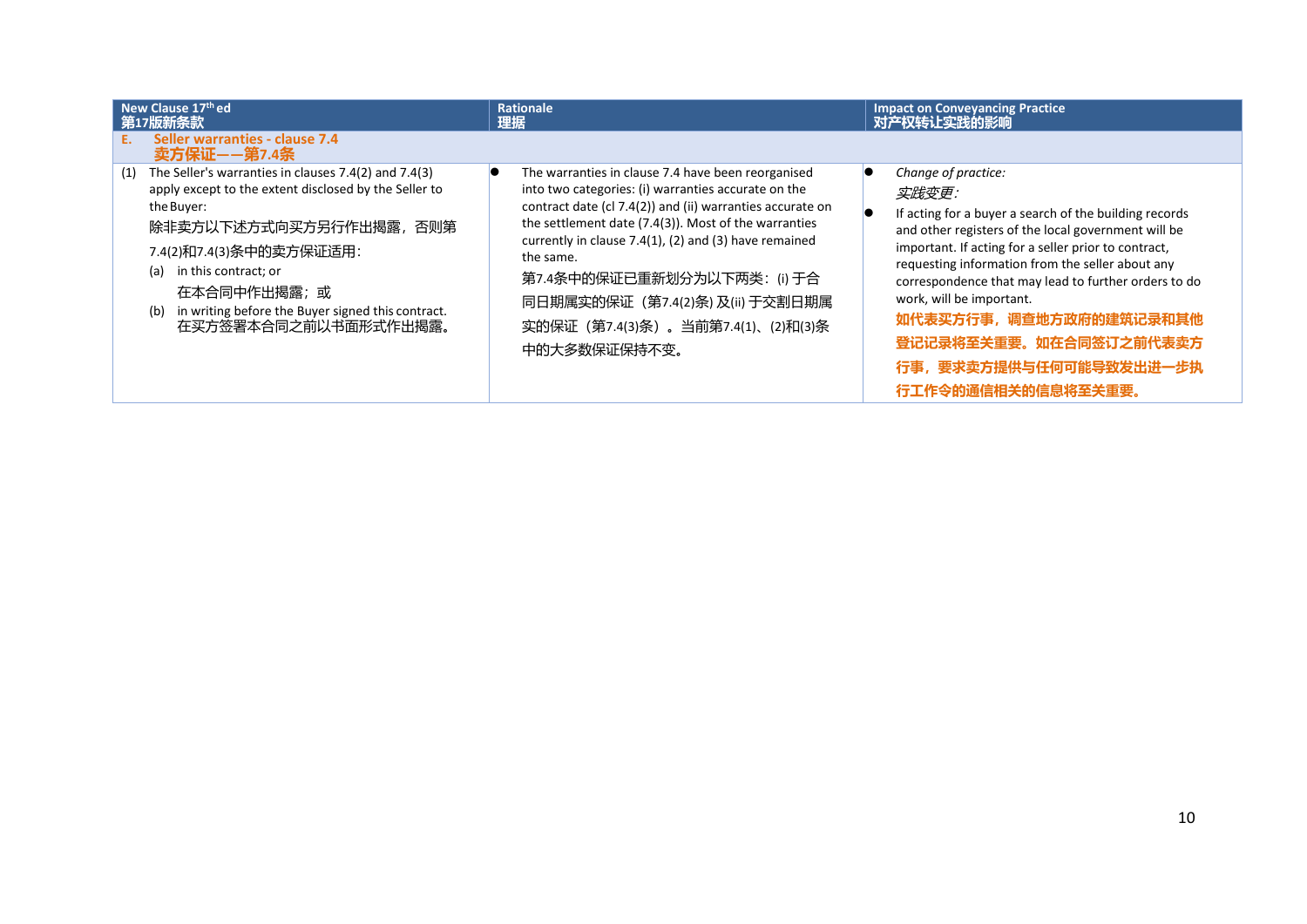(2) The Seller warrants that, at the Contract Date:

### 卖方保证,于合同日期:

(a) there is no outstanding notice under section 246AG, 247 or 248 of the *Building Act 1975* or section 167 or 168 of the *Planning*  Act 2016 that affects the Property;

概无《1975年建筑法》第246AG 、247 或248条或《2016年规 划法》第167 或168条项下对地产构成影响的未履行完毕的通 知;

(b) the Seller has not received any communication froma competent authority that may lead to the issue of a notice referred to in clause 7.4(2)(a) or a notice or order referred to in clause 7.6(1);

卖方未收到来自任何主管当局的可能导致发出第7.4(2)(a) 条 所述的通知或第7.6(1)条所述的通知或命令的任何通讯;

(c) there are no current or threatened claims or proceedings which may lead to a Court order or writ of execution affecting the Property;

概无可能导致下达对地产构成影响的法院命令或执行令状的 现时或潜在申索或诉讼;

- (d) there is no outstanding obligation on the Seller togive notice to the administering authority under the *Environmental Protection Act 1994* of a notifiable activity being conducted on the Land; 卖方无尚未履行的根据《1994年环境保护法》就土地上进行 的应通报活动向管理当局发出通知的义务;
- (e) the Seller is not aware of any facts or circumstances that may lead to the Land being classified as contaminated land within the meaning of the *Environmental Protection Act 1994* . 卖方不知悉可能导致土地被归类为《1994年环境保护法》 所定义的受污染土地的任何事实或情况。
- (3) The Seller warrants that at settlement: 卖方保证,于交割之时:
	- (a) if the Land is freehold: it will be the registered owner of an estate in fee simple in the Land and will own the rest of the

The significant changes are:

## **重大变更如下:**

a. The right to terminate if a show cause or enforcement notice remains unsatisfied at the contract date is now under cl 7.4(4), not clause 7.6.

**因于合同日期存在尚未完结的述因通知或执行通知而 出现的终止权利相关规定现载于第7.4(4)条,而非第 7.6条。**

b. A new warranty is included: the seller warrants as at the contract date that they have not received communication from a competent authority that may lead to the issue of a show cause or enforcement notice or a notice to do work referred to under clause 7.6. This will require a seller to disclose communications with the local government about work to be done on the property.

纳入一项新保证:卖方保证于合同日期,其未收到来自 任何主管当局的可能导致发出述因通知或执行通知或第 7.6条所述的执行工作通知的任何通讯。这将要求卖方 揭露其与地方政府之间与须就该地产执行的工作相关的 沟通。

 The reason for adding the new warranty is that in practice, local governments correspond with owners for a considerable period without issuing a formal non compliance notice. On becoming aware of the proposed sale of a property (usually when a buyer does a search) council may issue a formal notice, which under the present clause 7.6 is the buyer's responsibility. This seems an unfair result and the new clause is intended to overcome this issue. 增加此项新保证的原因是在实践中,地方政府在与业 主沟通的相当长一段时间内都不会发出正式的不合规 通知。得知卖方拟议出售某地产后(通常是在买方进 行调查之时),地方政府可能会发出正式通知,根据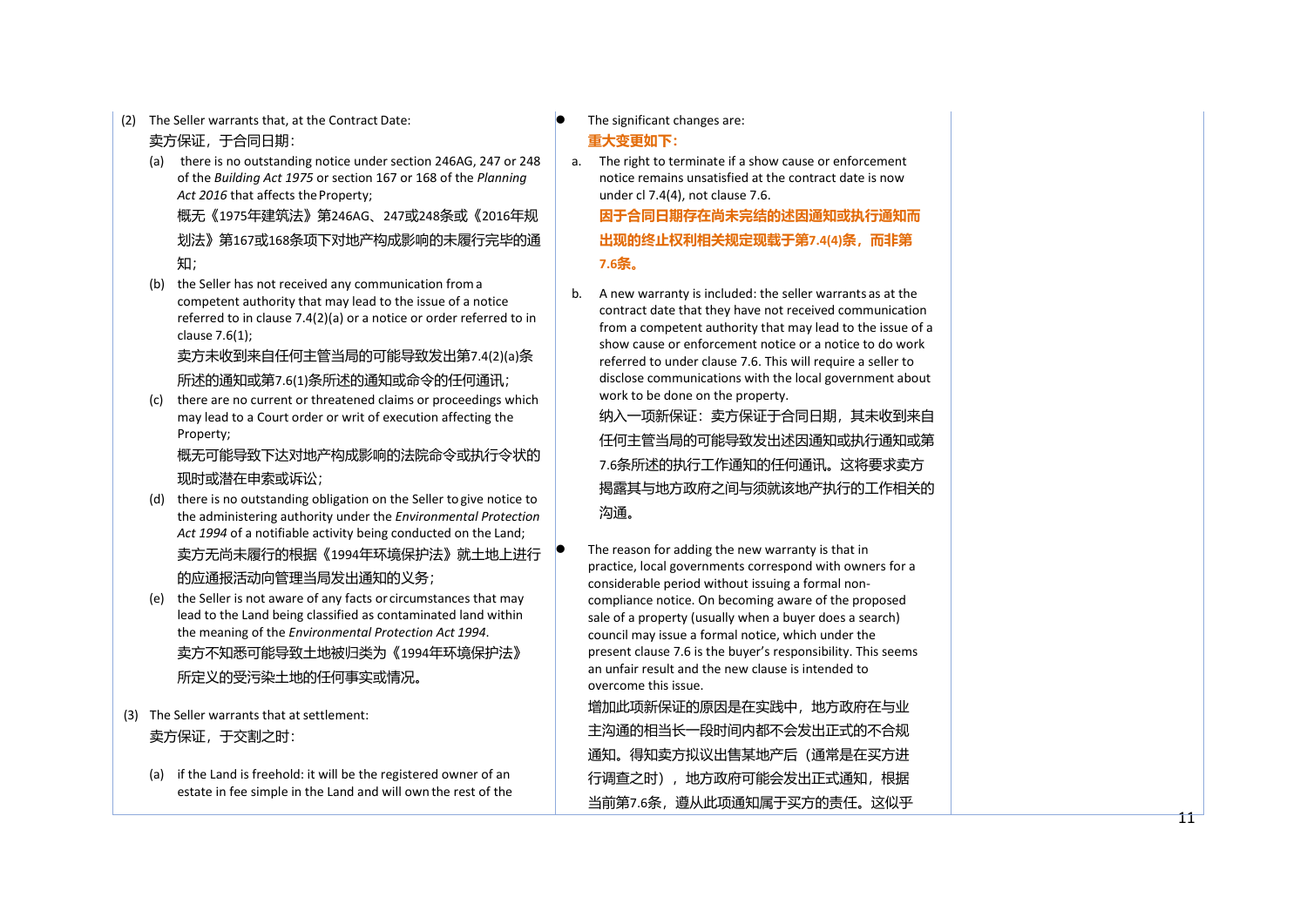Property;

如土地属于自由保有地产:卖方将为该土地的完全土地所有 权的登记所有人,拥有该地产的其余部分;

(b) if the Land is leasehold: it will be the registeredlessee, the lease is not liable to forfeiture because of default under the lease, and it will own the rest of the Property; 如土地属于租赁地产:卖方将为登记承租人,相关租约不会

因其违反该租约而被撤销,且其拥有该地产的其余部分;

(c) it will be capable of completing this contract(unless the Seller dies or becomes mentally incapable after the Contract Date); and

其有能力履行本合同(除非卖方在合同日期后死亡或丧失精神 上的行为能力);及

there will be no unsatisfied Court order or writ of execution affecting the Property.

不存在对地产构成影响的尚未完结的法院命令或执行令状。

(4) If the Seller breaches a warranty in clause Error! Reference source not found. or 7.4(3), the Buyer may terminate this contract by notice to the Seller given before settlement.

**如卖方违反第(错误!未找到参考源)或7.4(3)条中的保证,买方 可在交割之前通知卖方终止本合同。**

## 不公平,而此新条款正是意在克服这个问题。

12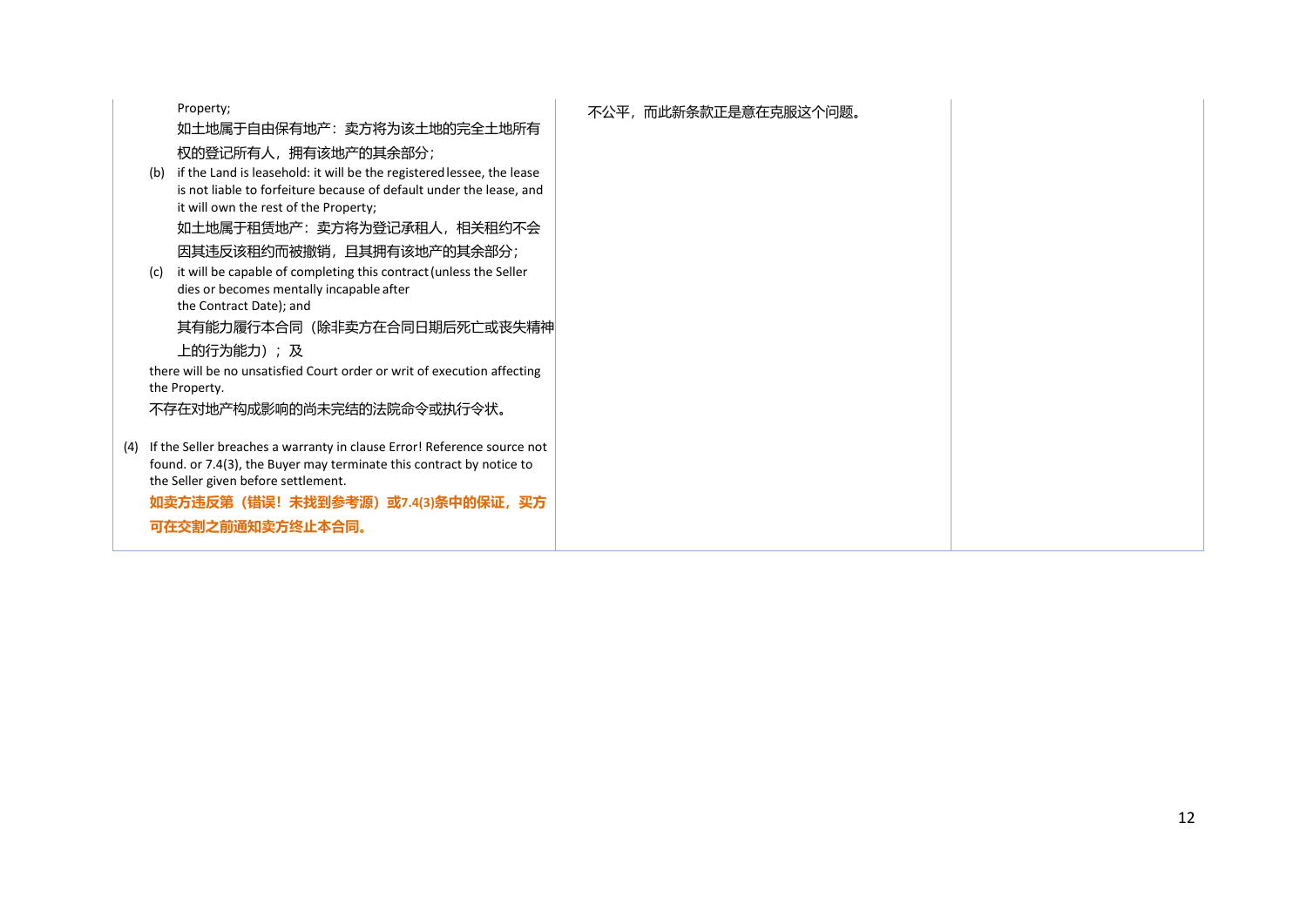| New Clause 17th ed<br>第17版新条款                                                                                                                                                                                                                                                                                                                                                                                                                                                                                                                                                                                                                                                                                                                                                                                                                                                                                                                                                                                                                                                                                                | <b>Rationale</b><br>理据                                                                                                                                                                                                                                                                                                                                                                                                                                                                                                                                                                                                                                                                                                                                                                                                                                                                                                                               | <b>Impact on Conveyancing Practice</b><br>对产权转让实践的影响                                                                                                                                                                                                                                                                                                                                                                                                                                                                                                                                                                                                                                                                                                                                                                                                                                  |
|------------------------------------------------------------------------------------------------------------------------------------------------------------------------------------------------------------------------------------------------------------------------------------------------------------------------------------------------------------------------------------------------------------------------------------------------------------------------------------------------------------------------------------------------------------------------------------------------------------------------------------------------------------------------------------------------------------------------------------------------------------------------------------------------------------------------------------------------------------------------------------------------------------------------------------------------------------------------------------------------------------------------------------------------------------------------------------------------------------------------------|------------------------------------------------------------------------------------------------------------------------------------------------------------------------------------------------------------------------------------------------------------------------------------------------------------------------------------------------------------------------------------------------------------------------------------------------------------------------------------------------------------------------------------------------------------------------------------------------------------------------------------------------------------------------------------------------------------------------------------------------------------------------------------------------------------------------------------------------------------------------------------------------------------------------------------------------------|---------------------------------------------------------------------------------------------------------------------------------------------------------------------------------------------------------------------------------------------------------------------------------------------------------------------------------------------------------------------------------------------------------------------------------------------------------------------------------------------------------------------------------------------------------------------------------------------------------------------------------------------------------------------------------------------------------------------------------------------------------------------------------------------------------------------------------------------------------------------------------------|
| Clause 7.5 - Services unrelated to the land<br>F.<br>第7.5条--与土地无关的服务设施                                                                                                                                                                                                                                                                                                                                                                                                                                                                                                                                                                                                                                                                                                                                                                                                                                                                                                                                                                                                                                                       |                                                                                                                                                                                                                                                                                                                                                                                                                                                                                                                                                                                                                                                                                                                                                                                                                                                                                                                                                      |                                                                                                                                                                                                                                                                                                                                                                                                                                                                                                                                                                                                                                                                                                                                                                                                                                                                                       |
| (2)<br>If:<br>如:<br>there is an error in the boundaries or area of the Land;<br>(a)<br>土地边界或面积有误;<br>there is an encroachment by structures onto or from the Land;<br>(b)<br>存在构筑物侵占土地或土地上的构筑物向外侵占的情况;<br>there are Services that pass through the Land which do not<br>(c)<br>service the Land and are not protected by any Encumbrance<br>disclosed to the Buyer in this contract; or<br>存在经过土地但不为土地服务, 且不受本合同中向买方揭<br>露的任何产权负担保护的服务设施;或<br>(d) there is a mistake or omission in describing the Property or the<br>Seller's title to it;<br>该地产或卖方对该地产的所有权的相关描述有误或存在遗<br>漏;<br>which is material, the Buyer may terminate this Contract by notice to<br>the Seller given before settlement.<br>且已达到重大程度,则买方可在交割之前通知卖方终止本合同。<br>If a matter referred to in clause 7.5(2) is:<br>(3)<br>如第7.5(2)条所提及的事项:<br>(a) immaterial; or<br>未达到重大程度;或<br>(b) material, but the Buyer elects to complete this contract;<br>已达到重大程度,但卖方选择履行本合同;<br>the Buyer's only remedy against the Seller is for compensation, but<br>only if claimed by the Buyer in writing on or before settlement.<br>则买方针对卖方享有的唯一救济是索赔,且必须在交割之时或<br>之前以书面形式提出。 | A new right to terminate is added to clause 7.5.<br>Under clause 7.5 a buyer may terminate if<br>infrastructure unrelated to delivery of services<br>(gas, electricity, water, sewerage) to the Land<br>pass through the Land and are not protected by<br>a registered easement, BMS or statutory<br>authority that has been disclosed to the buyer. A<br>new definition of 'Services' for the purpose of<br>this clause is included in clause 1.<br>第7.5条增加了一项新的终止权利。根据第7.5<br>如果与向土地提供服务(燃气、电力、<br>条.<br>水、污水处理)无关的基础设施经过土地但<br>不受已向买方揭露的任何登记地役权、建筑<br>管理声明 (BMS) 或法定授权所保护, 则买<br>方可终止合同。本条款中的"服务设施"的新<br>定义载入第1条。<br>The same clause was also added to the<br>Residential CTS contract, but any services<br>infrastructure protected by a statutory<br>easement under part 6A of the Land Title Act<br>1994 is exempted from the operation of the<br>clause.<br>同样的条款亦已纳入住宅社区所有权计划合<br>同中,但任何受《1994年土地所有权法》第<br>6A篇项下的法定地役权保护的服务基础设施<br>均不受此条款管限。 | A seller will need to disclose the<br>lo<br>existence of infrastructure<br>located on or under the land that<br>does not provide a service to the<br>land. A search of all services<br>infrastructure prior to contract<br>will be required to ensure the<br>seller complies with this<br>obligation. A search of Dial<br>before You Dig should provide<br>the location of services<br>infrastructure on or over the<br>land.<br>卖方将需揭露土地之上或之下<br>存在的不向土地提供服务的基<br>础设施。签订合同之前需调查<br>所有服务基础设施, 以确保卖<br>方遵守此项义务。应利用开挖<br>前先致电 (Dial before You<br>Dig) 服务调查位于土地之上或<br>上方的服务基础设施的位置。<br>If there is infrastructure on the<br>land and it is protected by a<br>registered easement, BMS or<br>statutory authority these<br>encumbrances must be noted<br>under Title Encumbrances in the<br>Reference Schedule. In the case<br>of a lot in a CTS scheme,<br>statutory easements under the |
| The Buyer may not delay settlement or withhold any part of the<br>(4)<br>Balance Purchase Price because of any compensation claim under                                                                                                                                                                                                                                                                                                                                                                                                                                                                                                                                                                                                                                                                                                                                                                                                                                                                                                                                                                                      |                                                                                                                                                                                                                                                                                                                                                                                                                                                                                                                                                                                                                                                                                                                                                                                                                                                                                                                                                      | Land Title Act 1994 do not need<br>to be listed under<br>Encumbrances.                                                                                                                                                                                                                                                                                                                                                                                                                                                                                                                                                                                                                                                                                                                                                                                                                |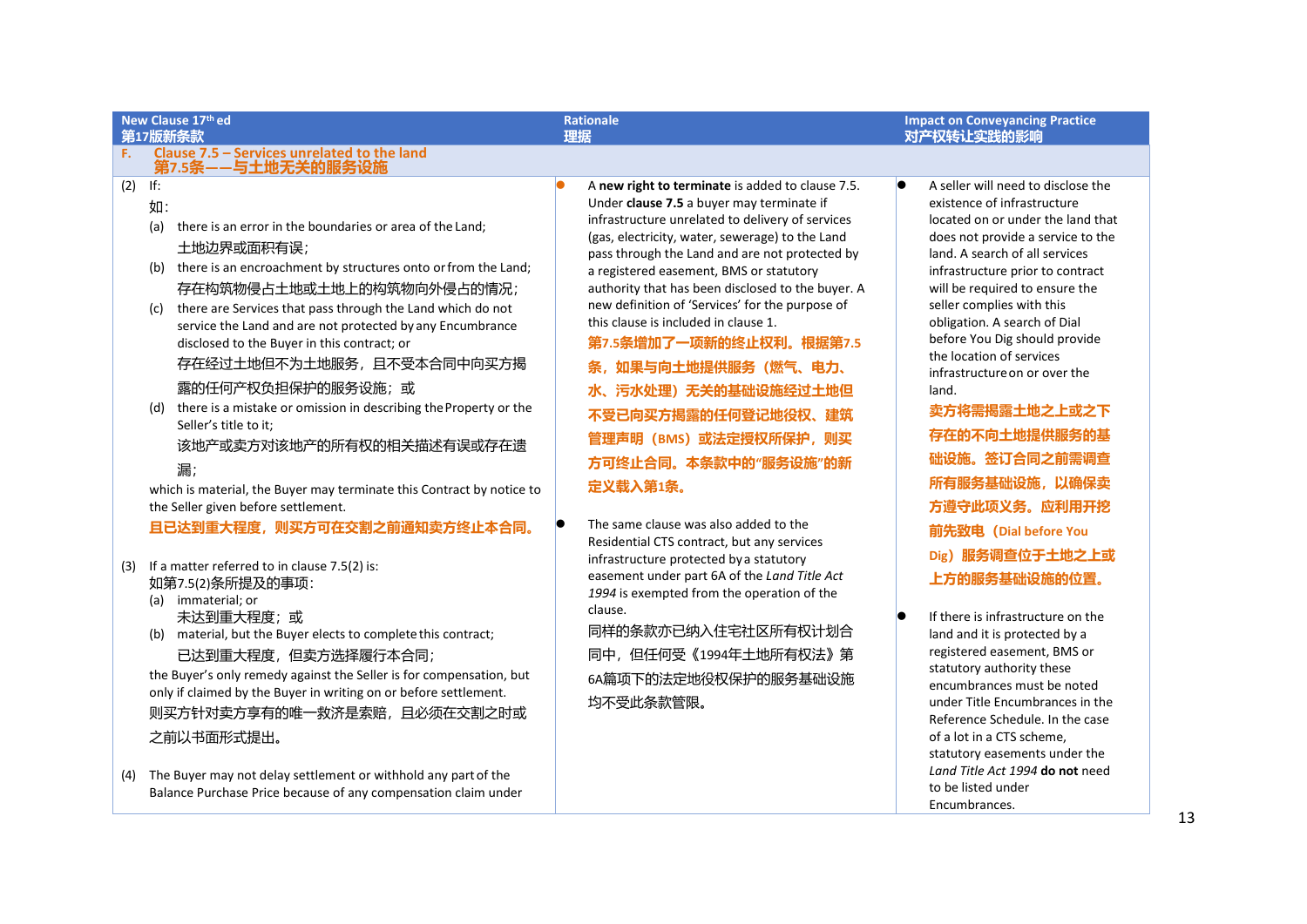| clause 7.5(3).<br>如土地之上存在受任何登记地<br>买方不得因第7.5(3)条下的任何赔偿申索而延迟交割或扣留购买价<br>役权、BMS或法定授权保护的<br>款余额的任何部分。<br>基础设施, 必须在参考附表中<br>的产权负担一栏下注明该等产<br>权负担。对于社区所有权计划<br>中的地块,无需在产权负担一<br>栏下列出《1994年土地所有权<br>法》项下的法定地役权。<br>If there is no disclosure of Title<br>lo<br>Encumbrances related to<br>services or disclosure of the<br>existence of unprotected<br>services infrastructure prior to<br>contract, a buyer may terminate<br>if the impact of the service<br>infrastructure is material: clause<br>7.5(2). The test in Flight v Booth<br>will apply. If not material,<br>compensation is available if<br>notice is given by the buyer prior<br>to settlement.<br>如在合同签订之前没有揭露与<br>服务设施相关的产权负担或没<br>有揭露不受保护的服务基础设<br>施的存在,只要该等服务基础<br>设施的影响达到重大程度, 买<br>方即可终止合同: 第7.5(2)条。<br>Flight 诉Booth一案中的测试将<br>适用。如未达到重大程度, 买<br>方可在交割之前发出通知进行<br>索赔。 |  |  |
|----------------------------------------------------------------------------------------------------------------------------------------------------------------------------------------------------------------------------------------------------------------------------------------------------------------------------------------------------------------------------------------------------------------------------------------------------------------------------------------------------------------------------------------------------------------------------------------------------------------------------------------------------------------------------------------------------------------------------------------------------------------------------------------------------------------------------------------|--|--|
|                                                                                                                                                                                                                                                                                                                                                                                                                                                                                                                                                                                                                                                                                                                                                                                                                                        |  |  |
|                                                                                                                                                                                                                                                                                                                                                                                                                                                                                                                                                                                                                                                                                                                                                                                                                                        |  |  |
|                                                                                                                                                                                                                                                                                                                                                                                                                                                                                                                                                                                                                                                                                                                                                                                                                                        |  |  |
|                                                                                                                                                                                                                                                                                                                                                                                                                                                                                                                                                                                                                                                                                                                                                                                                                                        |  |  |
|                                                                                                                                                                                                                                                                                                                                                                                                                                                                                                                                                                                                                                                                                                                                                                                                                                        |  |  |
|                                                                                                                                                                                                                                                                                                                                                                                                                                                                                                                                                                                                                                                                                                                                                                                                                                        |  |  |
|                                                                                                                                                                                                                                                                                                                                                                                                                                                                                                                                                                                                                                                                                                                                                                                                                                        |  |  |
|                                                                                                                                                                                                                                                                                                                                                                                                                                                                                                                                                                                                                                                                                                                                                                                                                                        |  |  |
|                                                                                                                                                                                                                                                                                                                                                                                                                                                                                                                                                                                                                                                                                                                                                                                                                                        |  |  |
|                                                                                                                                                                                                                                                                                                                                                                                                                                                                                                                                                                                                                                                                                                                                                                                                                                        |  |  |
|                                                                                                                                                                                                                                                                                                                                                                                                                                                                                                                                                                                                                                                                                                                                                                                                                                        |  |  |
|                                                                                                                                                                                                                                                                                                                                                                                                                                                                                                                                                                                                                                                                                                                                                                                                                                        |  |  |
|                                                                                                                                                                                                                                                                                                                                                                                                                                                                                                                                                                                                                                                                                                                                                                                                                                        |  |  |
|                                                                                                                                                                                                                                                                                                                                                                                                                                                                                                                                                                                                                                                                                                                                                                                                                                        |  |  |
|                                                                                                                                                                                                                                                                                                                                                                                                                                                                                                                                                                                                                                                                                                                                                                                                                                        |  |  |
|                                                                                                                                                                                                                                                                                                                                                                                                                                                                                                                                                                                                                                                                                                                                                                                                                                        |  |  |
|                                                                                                                                                                                                                                                                                                                                                                                                                                                                                                                                                                                                                                                                                                                                                                                                                                        |  |  |
|                                                                                                                                                                                                                                                                                                                                                                                                                                                                                                                                                                                                                                                                                                                                                                                                                                        |  |  |
|                                                                                                                                                                                                                                                                                                                                                                                                                                                                                                                                                                                                                                                                                                                                                                                                                                        |  |  |
|                                                                                                                                                                                                                                                                                                                                                                                                                                                                                                                                                                                                                                                                                                                                                                                                                                        |  |  |
|                                                                                                                                                                                                                                                                                                                                                                                                                                                                                                                                                                                                                                                                                                                                                                                                                                        |  |  |
|                                                                                                                                                                                                                                                                                                                                                                                                                                                                                                                                                                                                                                                                                                                                                                                                                                        |  |  |
|                                                                                                                                                                                                                                                                                                                                                                                                                                                                                                                                                                                                                                                                                                                                                                                                                                        |  |  |
|                                                                                                                                                                                                                                                                                                                                                                                                                                                                                                                                                                                                                                                                                                                                                                                                                                        |  |  |
|                                                                                                                                                                                                                                                                                                                                                                                                                                                                                                                                                                                                                                                                                                                                                                                                                                        |  |  |
|                                                                                                                                                                                                                                                                                                                                                                                                                                                                                                                                                                                                                                                                                                                                                                                                                                        |  |  |
|                                                                                                                                                                                                                                                                                                                                                                                                                                                                                                                                                                                                                                                                                                                                                                                                                                        |  |  |
|                                                                                                                                                                                                                                                                                                                                                                                                                                                                                                                                                                                                                                                                                                                                                                                                                                        |  |  |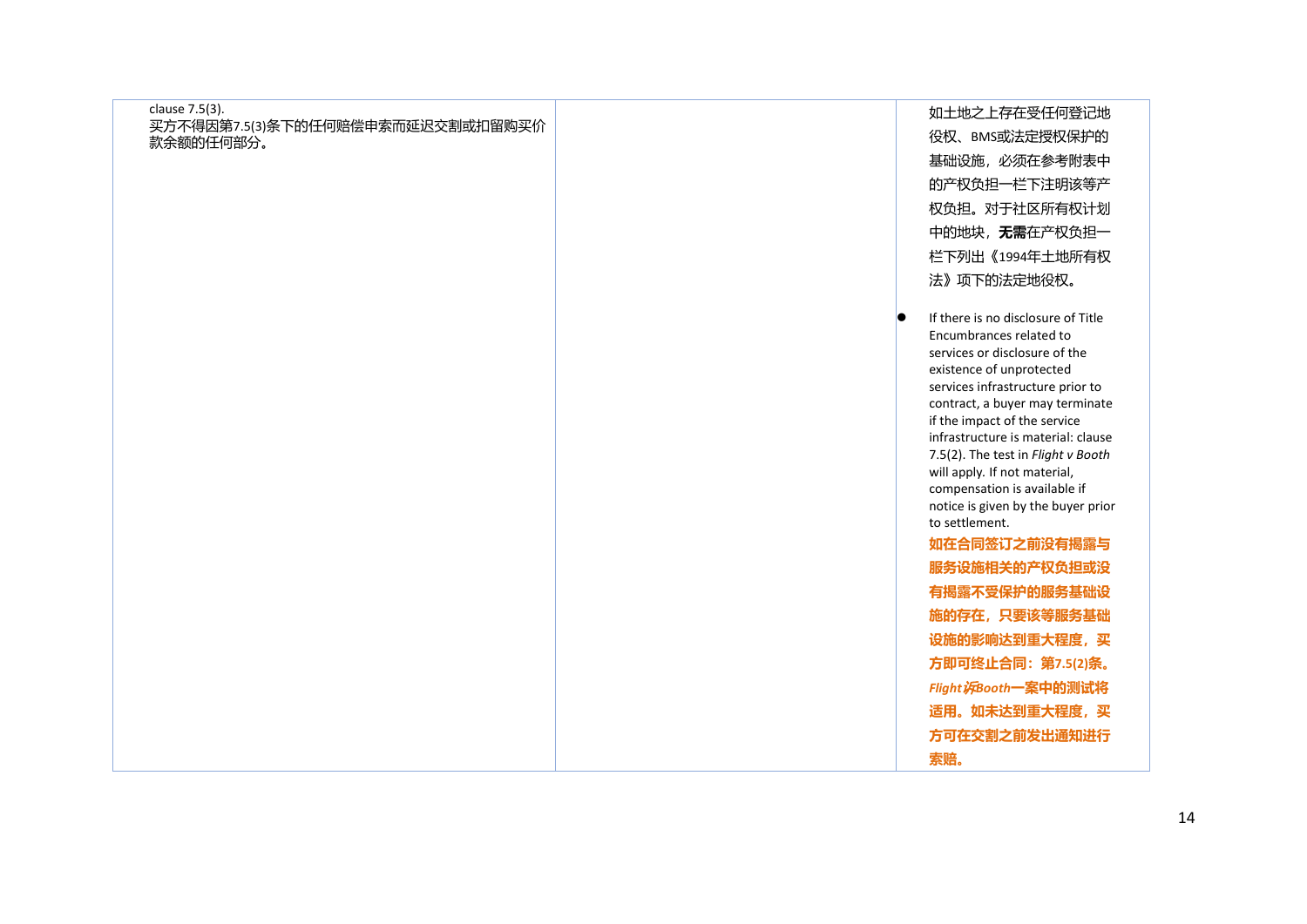|     | New Clause 17th ed                                                                                                                                                                                                                                                                                                                                                                                                                                                                                                                                                 | <b>Rationale</b>                                                                                                                                                                                                                                                                                                                                                                                                                                                                                                                                                                                                                  | <b>Impact on Conveyancing Practice</b>                                                                                                                                                                                                                                                                       |
|-----|--------------------------------------------------------------------------------------------------------------------------------------------------------------------------------------------------------------------------------------------------------------------------------------------------------------------------------------------------------------------------------------------------------------------------------------------------------------------------------------------------------------------------------------------------------------------|-----------------------------------------------------------------------------------------------------------------------------------------------------------------------------------------------------------------------------------------------------------------------------------------------------------------------------------------------------------------------------------------------------------------------------------------------------------------------------------------------------------------------------------------------------------------------------------------------------------------------------------|--------------------------------------------------------------------------------------------------------------------------------------------------------------------------------------------------------------------------------------------------------------------------------------------------------------|
| G.  | 第17版新条款<br>Clause 7.6 - notices to do work                                                                                                                                                                                                                                                                                                                                                                                                                                                                                                                         | 理据                                                                                                                                                                                                                                                                                                                                                                                                                                                                                                                                                                                                                                | 对产权转让实践的影响                                                                                                                                                                                                                                                                                                   |
|     | 第7.6条--执行工作通知                                                                                                                                                                                                                                                                                                                                                                                                                                                                                                                                                      |                                                                                                                                                                                                                                                                                                                                                                                                                                                                                                                                                                                                                                   |                                                                                                                                                                                                                                                                                                              |
|     | (1) Any valid notice or order by any competent authority or Court<br>requiring work to be done or money spent in relation to the Property<br>must be fully complied with:<br>任何主管当局或法院发出的要求就地产执行任何工作或花费任何<br>金钱的任何有效通知或命令均须得到充分遵从:<br>(a) if issued before the Contract Date, by the Seller before the<br>Settlement Date unless clause 7.6(4) applies; or<br>如在合同日期之前发出,除非第7.6(4)条适用,否则卖方须<br>在交割日期之前遵从该通知或命令;或<br>if issued on or after the Contract Date, by the Buyer unless<br>(b)<br>clause 7.6(3) applies.<br>如在合同日期当日或之后发出,除非第7.6(3)条适用,否<br>则买方须遵从该通知或命令。 | Under clause 7.6 the responsibility for notices to do work<br>has changed:<br>第7.6条对执行工作通知的相关责任作出了修改:<br>a. A seller is required to comply with notices to do work in<br>relation to the Property issued prior to contract unless<br>the notice is disclosed to the buyer in the contract or in<br>writing prior to signing;<br>卖方须遵从在合同签订之前发出的与地产有关的执行<br>工作通知,除非该通知已在合同中或在合同签订之前<br>以书面形式向买方揭露;<br>If the seller fails to comply with the notice the buyer is<br>b <sub>1</sub><br>entitled to claim the reasonable cost of complying with<br>the notice from the seller as a debt after settlement<br>如卖方未能遵从该通知, 买方有权在交割后将遵从该 | A seller can be relieved of the<br>obligation to comply with a<br>notice, issued prior to contract,<br>to do work on the Property by<br>disclosing the notice to the buyer<br>prior to contract.<br>对于在合同签订之前就地产发<br>出的任何执行工作通知, 卖方<br>可通过在合同签订之前向买方<br>作出揭露的方式豁免遵从该通<br>知。<br>If not disclosed the position |
| (2) | If the Seller fails to comply with clause 7.6(1)(a), the Buyer is<br>entitled to claim the reasonable cost of complying with the notice<br>or order from the Seller after settlement as a debt.<br>卖方未能遵守第7.6(1)(a)条规定的,买方有权在交割后将遵从该<br>等通知或命令招致的合理费用作为一项债务向卖方追偿。                                                                                                                                                                                                                                                                                                  | 通知招致的合理费用作为一项债务向卖方追偿;<br>A buyer is required to comply with notices to do work<br>c.<br>issued after contract unless the notice requires<br>compliance prior to settlement, in which case the seller<br>must comply with the notice and can claim the<br>reasonable costs incurred from the buyer as an<br>adjustment at settlement;                                                                                                                                                                                                                                                                                              | remains the same as currently<br>applies, that is, the seller must<br>comply by settlement. If the<br>seller fails to comply the buyer<br>can: (i) settle and claim the cost<br>as a debt after settlement or (ii)<br>terminate if the notice meets the<br>test of being a material defect in                |
| (3) | If any notice or order referred to in clause $7.6(1)(b)$ is required to<br>be complied with before the Settlement Date:<br>如第7.6(1)(b)条中提及的任何通知或命令须在交割日期之前得到<br>遵从,则:<br>the Seller must comply with the notice or order; and<br>(a)<br>卖方必须遵从该通知或命令;且<br>at settlement, the Buyer must pay the reasonable costs<br>(b)<br>incurred by the Seller in doing so,<br>于交割之时,买方必须偿付卖方在此过程中招致的合理<br>费用,<br>unless the Buyer directs the Seller not to and indemnifies the Seller                                                                                         | 买方须遵从在合同签订之后发出的执行工作通知,除<br>非该通知必须在交割之前得到遵从,在此种情况下,<br>卖方必须遵从该通知,且可借由交割之时调整价格的<br>方式向买方追偿因此招致的合理费用;<br>The seller is not required to comply with anotice in c.<br>d.<br>above if the buyer requests the seller not to comply and<br>indemnifies the seller against all liability incurred for<br>failing to comply.<br>如买方要求卖方不遵从c款中所述的任何通知, 并就卖<br>方因不遵从该通知招致的所有责任向卖方作出赔偿,<br>则卖方毋须遵从该通知。                                                                                                                                                                                                                                         | title. This is also not a change to<br>practice.<br>如未予揭露, 则原先的规定适<br>用, 即卖方必须于交割之前遵<br>从该通知。卖方不遵从该通知<br>的, 买方可: (i) 进行交割, 并<br>在交割之后将因此招致的费用<br>作为一项债务向卖方追偿, 或<br>(ii) 若该通知构成所有权中的一<br>项重大缺陷, 则可终止合同。                                                                                                       |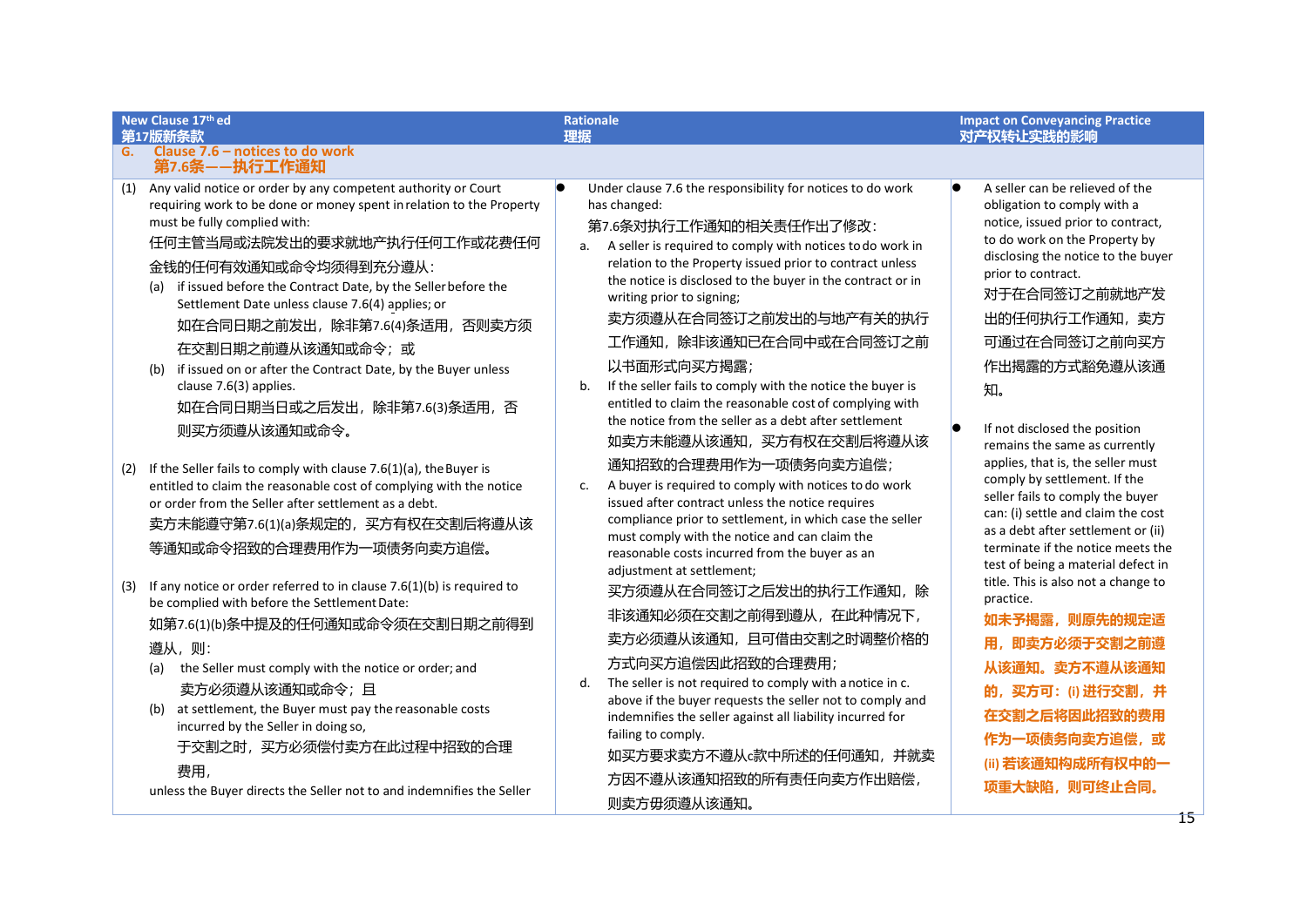against any liability incurred for failure to comply with the notice or order.

除非买方指示卖方无需这样做,并就卖方因不遵从该通知或命令 所招致的任何责任向卖方作出赔偿。

- (4) The Buyer must comply with any notice or order referredto in clause 7.6(1) which is disclosed by the Seller to the Buyer: 买方必须遵从卖方以下述方式向买方揭露的第7.6(1)条项下提及 的任何通知或命令:
	- (a) in this contract; or 在本合同中揭露;或
	- (b) in writing before the Buyer signed this contract. 在买方签署本合同之前以书面形式揭露。

### **这亦不构成对实践的变更。**

 If the notice is issued after contract, the position remains that the buyer is required to comply unless the notice is required to be satisfied prior to settlement. In this case the seller must comply unless the buyer requests the seller to not comply and provides an indemnity for liability. If the seller complies, the seller may claim the reasonable costs at settlement. 如通知是在合同签订之后发 出,买方须负责遵从该通知, 除非该通知必须在交割之前得 到遵从。在此种情况下,卖方 必须遵从该通知,除非买方要 求卖方不遵从该通知,并就卖 方因此招致的责任向卖方作出 赔偿。卖方遵从该通知的,可 于交割之时追偿因此招致的合 理费用。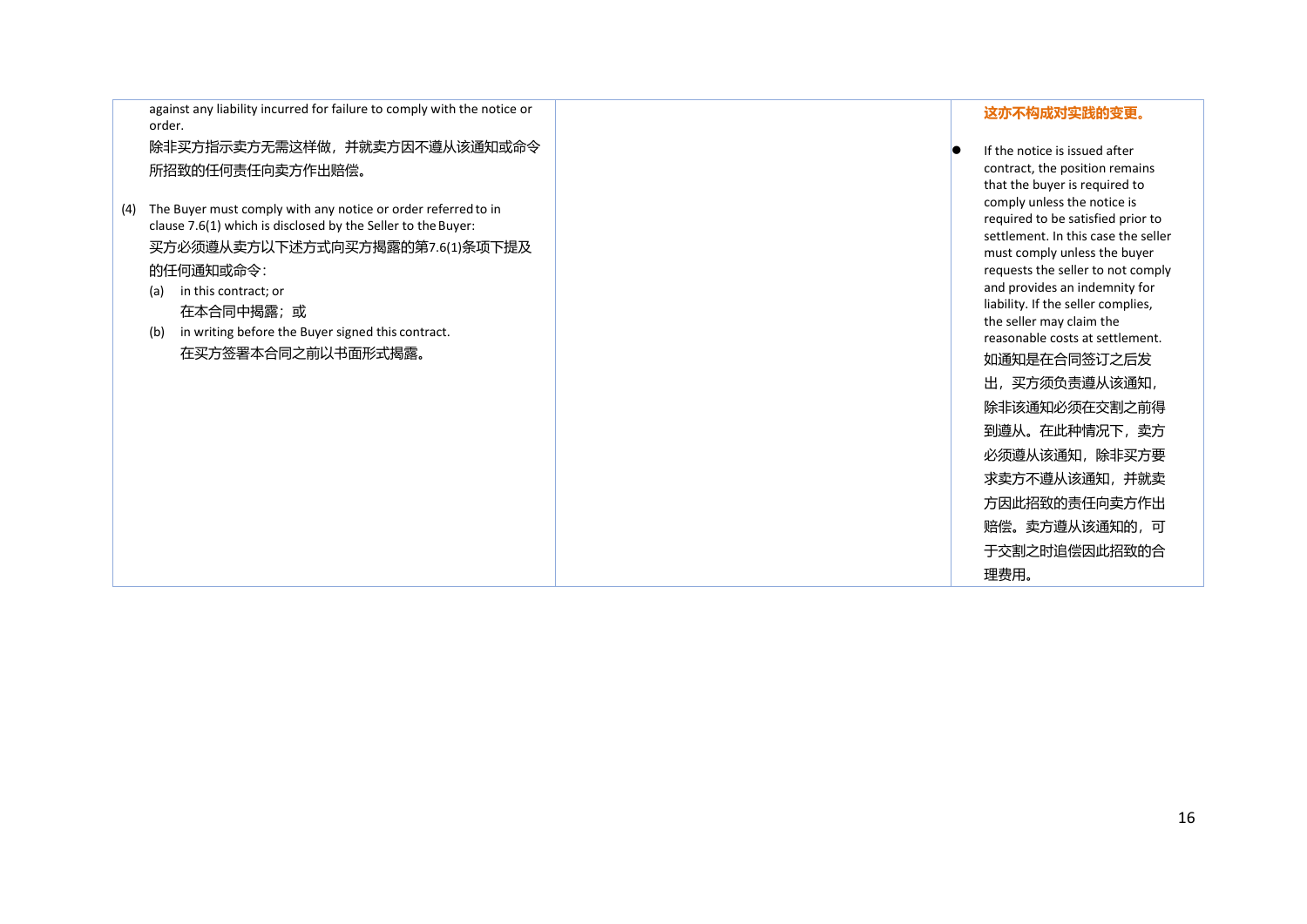| New Clause 17th ed<br>第17版新条款                                                                                                                                                                                                                                                                    | <b>Rationale</b><br>理据                                                                                                                                                                                                                                                                                                                                                                                                                                                                                                                    | <b>Impact on Conveyancing Practice</b><br>对产权转让实践的影响                                                                                                    |
|--------------------------------------------------------------------------------------------------------------------------------------------------------------------------------------------------------------------------------------------------------------------------------------------------|-------------------------------------------------------------------------------------------------------------------------------------------------------------------------------------------------------------------------------------------------------------------------------------------------------------------------------------------------------------------------------------------------------------------------------------------------------------------------------------------------------------------------------------------|---------------------------------------------------------------------------------------------------------------------------------------------------------|
| <b>Contract Date - definition clause 1.1(j)</b><br>H.<br>合同日期--定义 第1.1(j)条                                                                                                                                                                                                                       |                                                                                                                                                                                                                                                                                                                                                                                                                                                                                                                                           |                                                                                                                                                         |
| "Contract Date" or "Date of Contract" means:<br>"合同日期"指:<br>the date inserted in the Reference<br>(i)<br>Schedule as the Contract Date; or<br>参考附表中填写的作为合同日期的<br>日期;或<br>(ii) if no date is inserted, the date on<br>which the last party signs this<br>contract;<br>若未填写该日期, 则为最后一方签<br>署本合同的日期 | New definition of Contract Date $-$ the definition of Contract Date in clause 1 is<br>amended to accommodate signing of electronic contracts in Realworks using DocuSign.<br>合同日期的新定义——第1条中合同日期的定义已作修改,以容许使用DocuSign在<br>Realworks中签署电子合同。<br>If signed using Realworks the date is not automatically added to the Reference<br>Schedule. If no date appears in the Reference Schedule the Contract Date will be the<br>date the last party signed the contract.<br>如使用Realworks进行签署, 日期不会自动添加到参考附表中。如参考附表中没有<br>出现日期,则合同日期将为最后一方签署合同的日期。 | <b>Practitioners should</b><br>ascertain this date and<br>note it on the file if the<br>date is not inserted.<br>从业人员应确定此日期,<br>且若未填写该日期, 则应<br>在档案上注明。 |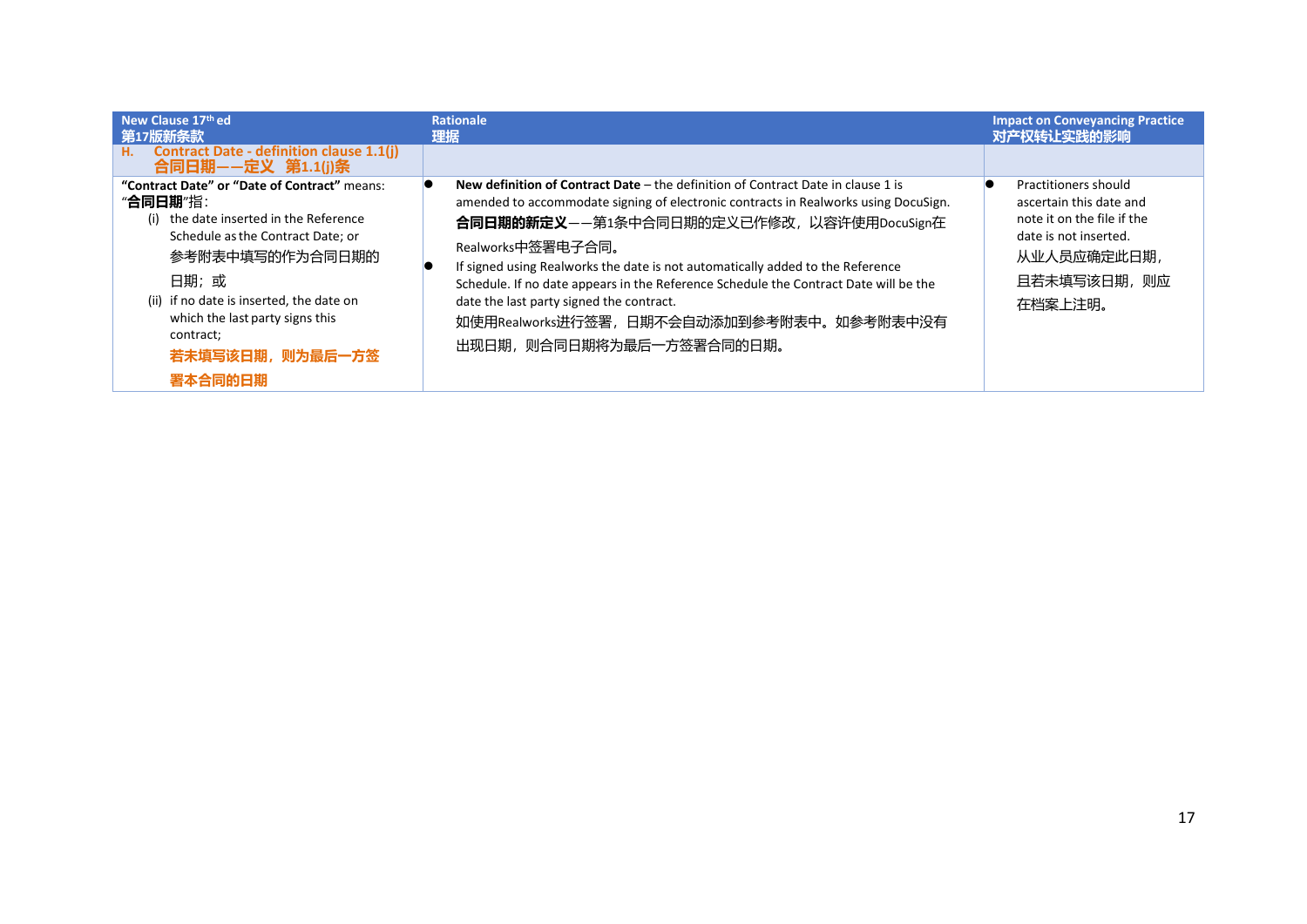# **3. 22年《REIQ物业买卖合同》其它10处细节修正**

## **合同条款还作出了其它对产权转让实践无重大影响的变更。**

**1)** 参考附表中出现的**新网络警告(New Cyber Warning)**,意在提醒买方在以电子方式支付任何款项之前确定定金持有人的信托账户的详细信息。

2) 支出调整:第2.6条及购买价款余额的定义已作修改, 以推翻Sentinel Citilink Pty Ltd*诉*PS Citilink Pty Ltd [2018] QSC 239一案中对第2.6条的解释。此修改进一步 澄清,支出应在双方之间分摊并从购买价款中偿付。该等款额不构成对地产的约定对价的调整。

**Adjustment of outgoings**: Clause 2.6 and the definition of Balance Purchase Price are altered to overcome the interpretation given to clause 2.6 in the decision in *Sentinel Citilink Pty Ltd v PS Citilink Pty Ltd* [2018] QSC 239. The amendment clarifies that outgoings are apportioned between the parties and discharged from the purchase price. These amounts are not adjustments to the agreed consideration for the property.

**3) 交割地点:**第5.1条已作修订,以澄清按卖方指示在律师、金融机构或代理人的办事处进行交割的要求,以及卖方须在交割日期至少2个工作日前告知交割 地点的义务。如未能在该期限内指定交割地点,则须根据《1974年财产法法案》第61(2)(c)条进行交割。根据该条的规定,交割必须在《1994年土地所有权 法》所述的可向其呈交产权转让相关文件的土地注册处办事处或(若存在2个或以上该等办事处)距离土地最近的办事处进行。应当注意的是,此条款不 适用于电子交割。

Place of settlement: Clause 5.1 is amended to clarify the requirement to settle at the office of a solicitor, financial institution or agent as directed by the seller and the obligation of the seller to advise of a place for settlement at least 2 Business Days before the Settlement Date. If no place is nominated in that time frame, settlement will be required to take place in accordance with s 61(2)(c) of the Property Law Act 1974. Under this section settlement must take place at the office of the land registry under the Land Title Act 1994 at which the document relating to the conveyance may be lodged or, if there are 2 or more such offices, the office that is nearest to the land. It should be noted that this clause does not apply to an electronic settlement.

- **4) 新延误事件(New Delay event):**第6.3条的延误事件定义中增加了一项新事件。第6.3(8)(b)(v)条现包括"澳大利亚税务局(ATO)为第2.5(5)(c)条所述的商 品及服务税预扣通知目的运行的计算机系统无法运行"的情况("computer system operated by the ATO for the GST Withholding notifications referred to in clause  $2.5(5)(c)$  is inoperative".).
- 5) 不受地役权保护的服务设施:根据第7.7(1)(d)条, 如存在为土地服务但经过其他土地、且不受任何登记地役权、BMS或法定授权保护的任何服务设施, 买 **方可终止合同。**此项规定毋须符合重大性测试标准。第7.7(1)(d)条的此项修改对买方权利作出了澄清。**在第16版合同中,如果服务设施"非法"经过其他土 地,买方即有权终止合同。**

**Services not protected by easement**: Under clause 7.7(1)(d) the buyer may terminate a contract if any services to the land pass through other land and are not